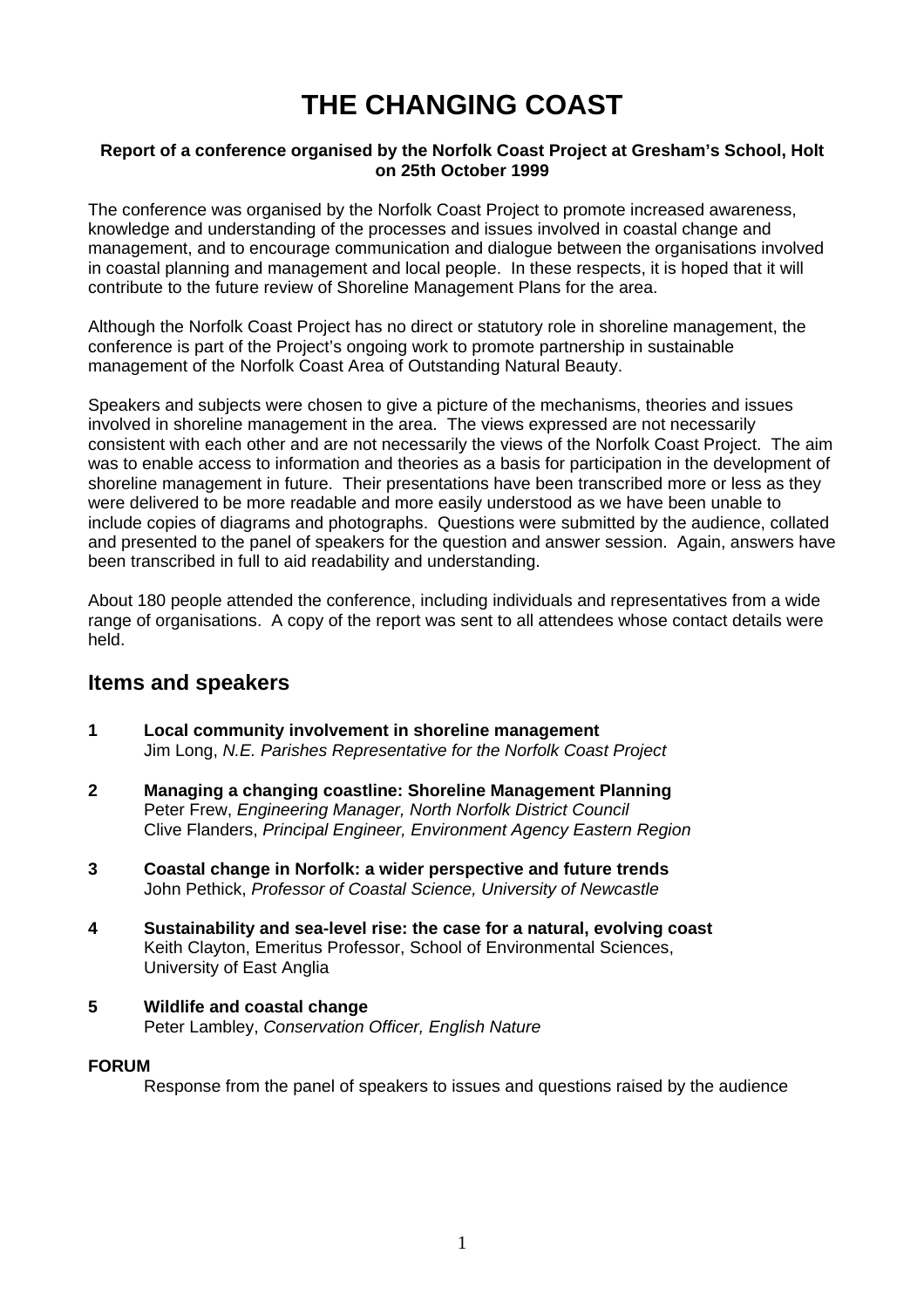## **1 Local Community Involvement in Shoreline Management**

### *Jim Long, North Eastern Parishes Representative for the Norfolk Coast Project Partnership*

Good afternoon ladies and gentlemen. I may not be here long if I challenge some of the comments made in the introduction, but I feel in some way I will be doing that.

I welcome the opportunity to speak on the subject of the changing north Norfolk coast. As far as I am concerned there are two aspects of these changes, the first being the natural changes of which I am sure we will learn more as the conference progresses, the second being the changes brought about by the actions of man. Clearly there is an interaction between these two and both will have a considerable impact upon the people that live here. My particular concern is that where there are choices to be made about managing the coastline that affect the lives of the people that live here they are fully consulted and made part of the decision making process. I do believe that the consultative process has improved in recent years - Quiet Lanes is one example - but there are also some very bad examples and I believe that one bad one destroys the trust built up by many good previous efforts.

Regardless of what has happened in the past or improvements that have been made, at a recent consultative meeting a local representative commented to me 'It's us and them and they won't take any notice of us'. Quite an indictment! I have therefore taken that comment as a theme for this talk as clearly there is still considerable mistrust of the consultative process and this needs to be addressed.

"Us and them" - you may ask who are "us" and who "them". I have asked local opinion to try and ascertain who are "us" and "them", and a general consensus would suggest that "them" are them that organise meetings (so probably we are all part of "them"), them that sit in the front at meetings, them from the council, them from the environment, them from the trust, them from nature, them bird people, them that take timber from the beach, them that aren't from round here, them that talk a lot, them that don't listen to what we say and them that want to change everything. That seems to be what people think "them" are, if you'll excuse the grammar.

What about "us", the locals of Norfolk? I have re-christened us Homo Sapiens Norficus - a different species from the rest, having at least double the amount of salt in their blood as a normal Homo Sapiens. Us have lived in Norfolk for many generations, us have an automatic distrust for outsiders, us don't say a lot but we think a lot, us know more that they think we do, us don't like change, us aren't all mad about birds, us feel ownership of our coast, us don't like being told what to do, us likes to decide what happens around here, and finally, the most commonly made point, us live here, which seems to conclude that "us" own the coast. It would appear on the face of it there still is a great divide between "us" and "them".

What do they know? What do who know? Us and them of course. "Them" come to the coast with years of study and learning behind them, they have scientific tools and instruments to measure erosion, they have experience on what happens on similar coastlines in other parts of the world, and a fount of knowledge to draw upon.

"Us" have generations of handed down local knowledge - an old fisherman has spent his childhood, his working life and many years in retirement watching the sea, seeing what the years have done to his beach and the coastline. He must know what is going on. Do them and us talk? No, neither values the other unfortunately.

Digressing slightly, I have an interest in a segregated launch site for boats in this area and very recently a councillor came to me and said "We have the answer!". I said "Brilliant - what is this answer?" He said "We will put a concrete slipway across the beach at Weybourne." I said "What a brilliant idea, there must have been 10 put there in the last 5 years. Why on earth don't you ask somebody who has some experience round here?" So why don't them and us ask each other? This must be a win-win situation that we all hope for.

Communication and consultation. At the conceptual stage of any action or project that is in any way likely to change anything on this coastline an audit to ascertain local opinion should be carried out. Circulating a draft action plan for comment is not the answer. By that time those formulating the plan have formed their own opinions and clearly will defend it. We therefore need detailed communication at the outset of any plan and hopefully this will lead to joint ownership between "us" and "them".

My final point - the ultimate decision. If in fact any decision to which local opinion does not subscribe is reached it is desperately important that the reasons and the necessity for such a decision are made crystal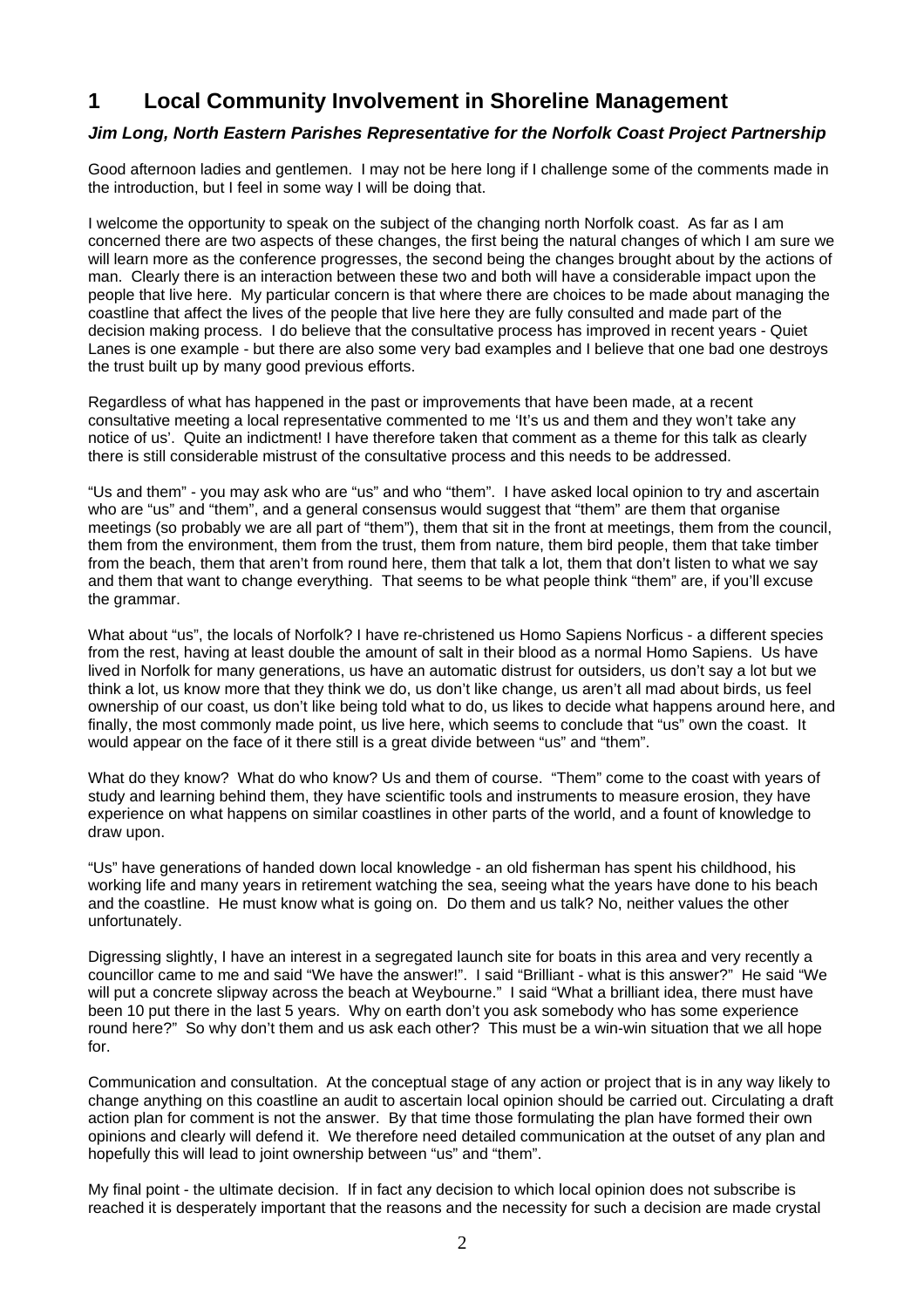clear. Should this not be the case there will always be an "us" and "them" as clearly we come back to the original comment - "they don't listen to us". In fact, probably without fully realising it, "us" and "them" have many things in common. We all want the north Norfolk coast to remain the wonderful place it is. We all want the wild open landscape and all that is in it to remain unsoiled and unspoilt. It may seem glib but let us hope that we can focus on these common aspirations and increasingly "us" and "them" can become "we".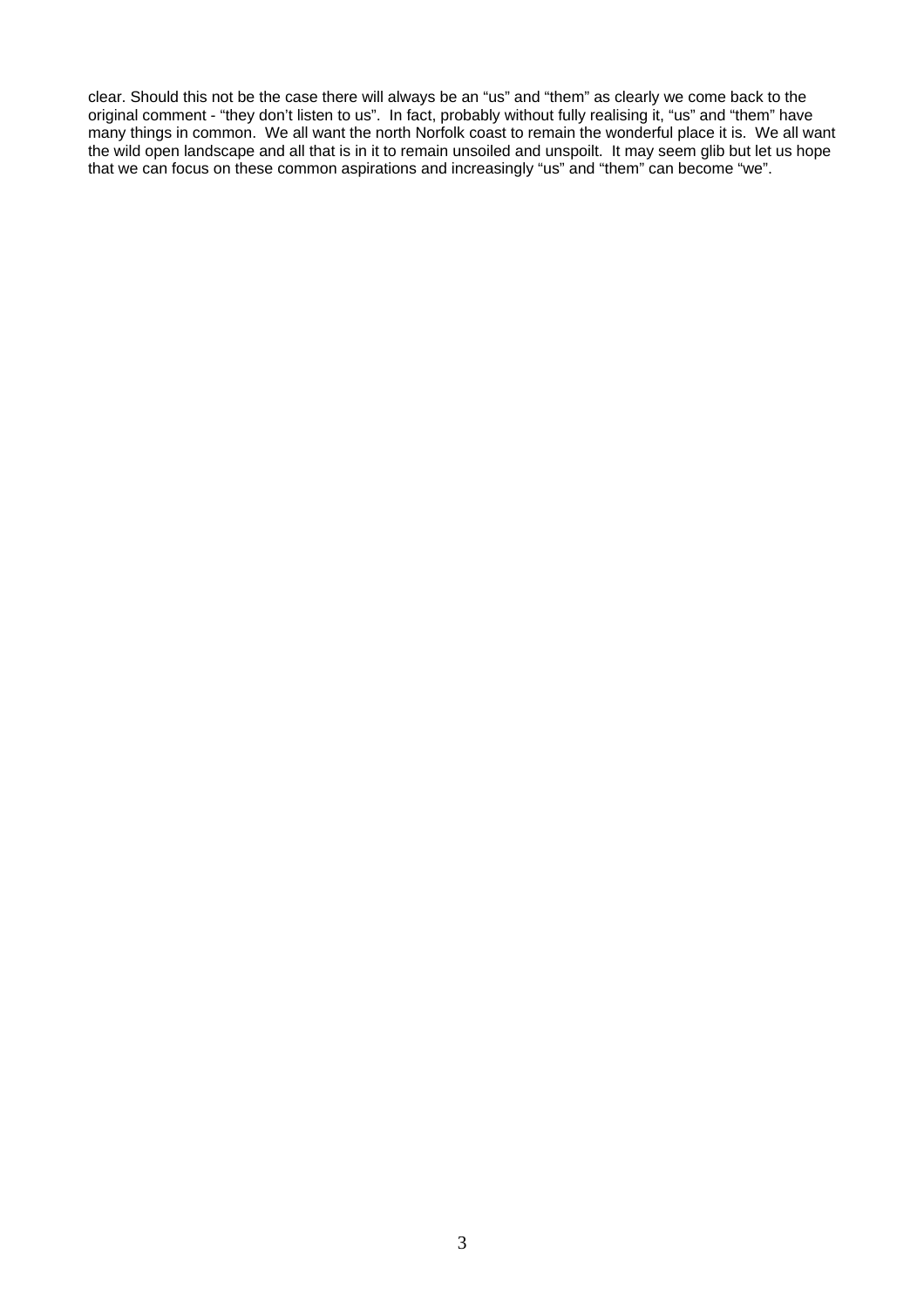## **2 Managing a Changing Coastline: Shoreline Management Planning**

## *Presentation 1: Peter Frew, Engineering Manager, North Norfolk District Council*

My talk will include a history of flood and coast defence, coastal sub-cell boundaries and Shoreline Management Plans (SMPs) and how they link together, how we prepared the first generation SMP, how we manage the consultation process and how we use the SMP in the community at present.

Coast protection and flood defence are two separate but inextricably linked subjects. Coast protection is defined by the 1949 Coast Protection Act as the prevention of encroachment or erosion by the sea and it is this act which empowers the District Councils to carry out coast protection works. Flood defence on the other hand is the prevention of flooding by the sea and is carried out by the Environment Agency in the main, although there are some powers available to Local Authorities and Internal Drainage Boards under the Water Resources Act and the Land Drainage Act. This is not something arbitrarily decided here in Norfolk it is a statutory split and at the present we don't have any choice in that matter. But between us we have put together the Shoreline Management Plans that cover North Norfolk.

What is a Shoreline Management Plan? The Ministry of Agriculture, Fisheries and Food (MAFF) guidance notes for the preparation of a SMP describe it as 'a document that sets out the strategy for the coastal defence for a specific length of coast, taking account of natural coastal processes and other environmental influences and needs'. That is a contrast with the way we used to do it. Prior to the introduction of SMPs what used to happen was that each authority and the Environment Agency as well would do what it thought best on its frontage, without reference to what was being done on either side.

In 1991, before the advent of SMPs, North Norfolk District Council (NNDC) decided it needed a strategy for shoreline management. This was developed rather along the lines of a SMP but only looking at its length of coast, from Kelling Hard in the west to Happisburgh Cart Gap in the south-east. The Ministry felt that it was necessary to go wider than district council boundaries, which we fully agreed with, and SMPs are now based on coastal sediment sub-cells.

My definition of a sediment cell is a length of coast in which the sediment is generally unaffected by sediment in any neighbouring cell. You'll all be aware that sediment moves around the British coast in a pattern which is not linked in any way to administrative boundaries. A pity - it would be so much easier if it did! There are about nine sediment cells around the British coast but these are divided into sediment subcells in which the sediment generally displays uniform characteristics, and it is these lengths of coast that have been chosen for the SMP boundaries. The Norfolk Coast is mainly divided into two sub cells, that is 3a from Snettisham in the Wash to Sheringham, and 3b from Sheringham all the way round to Lowestoft. Because sub-cells ignore administrative boundaries, in order to prepare the plan we needed to bring together the people who operate on those frontages and we developed a partnership of operators. In the case of sub-cell 3a we brought on board English Nature because of their involvement in management of that part of the coast.

I suppose that the biggest single element of the production of the SMP was the consultation process. There were three consultation periods within the 3b plan. This was slightly different for 3a, reflecting the consultants undertaking it, the nature of the coast and type of response we were getting. (Overhead - 3 stage consultation)

The consultation process formed a very important and time-consuming part of plan development. It started before we actually started undertaking the plan when letters were sent to some 60 different organisations, parish councils and the like. We told people we were going to be developing the plan and asked what they thought we should be looking at (phase one). From that response and data collection we put together a draft plan and then said this is what we have got, do you agree with it? - a second consultation with all the major operators and the people who have an interest in the coast and its management (phase two). Finally, before the plan was adopted, we consulted again with all those same bodies involved in phase two. The SMPs were adopted by the District Councils & Environment Agency as their policy documents for the coast, and we are now in phase 3 - the implementation of those plans and policies.

The consultation process for both SMPs included over 60 consultees including national and regional government like MAFF, the Ministry of Defence, the Department of the Environment and the counties, and for the Norfolk Coast all the environmental players like English Nature, the National Trust, Norfolk Wildlife Trust, RSPB and a host of others. Fisheries, the Association of British Ports, British geological Society, British Gas, and importantly Town and Parish Councils were also included. This involved not only letters, but also meetings where we could listen to what was being said and build the comments into the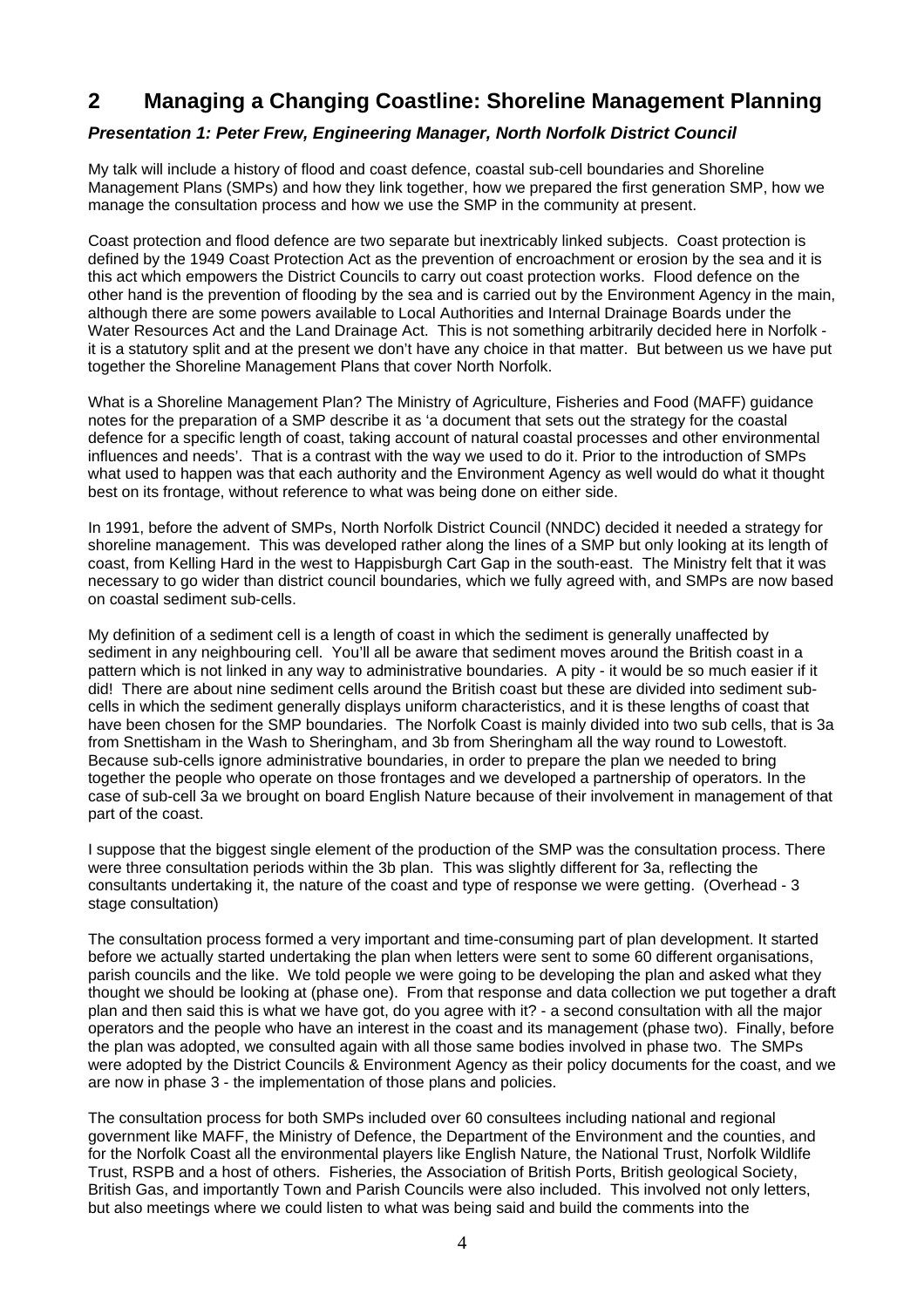management plan - if you look at both plans for this coast those comments are in there, in some cases verbatim.

What could we do to improve on what we did? Consultation is a time consuming process. If we widened the consultation could we or should we afford it? We have to bear in mind that this is not a statutory process this is not like the development of a Local or Structure Plan. When we developed the SMPs we started with a project team that was made up from the operators on flood and coast defence. We did include English Nature on the plan for the north coast but should we have gone wider than that? These are questions we shall have to look at when we come to the development of the next generation of SMPs which Clive will be talking about.

Finally, as an example of how we are using the SMPs in the community at present, they were used in North Norfolk's case to develop the Local Plan which makes reference to the SMP and vice versa. It is used a lot in development control - the SMP and Local Plan work together in that respect to ensure that there is not inappropriate development in terms of location on the coastline. It is used a lot for local searches for house purchase and I get quite a lot of queries from people asking what the policy is for a piece of coastline. Possibly the biggest single use we have, certainly in terms of work it generates, is school and student studies - no disrespect to those sitting here who are from schools! It is an import usage of SMPs and I hope has proved of use to them.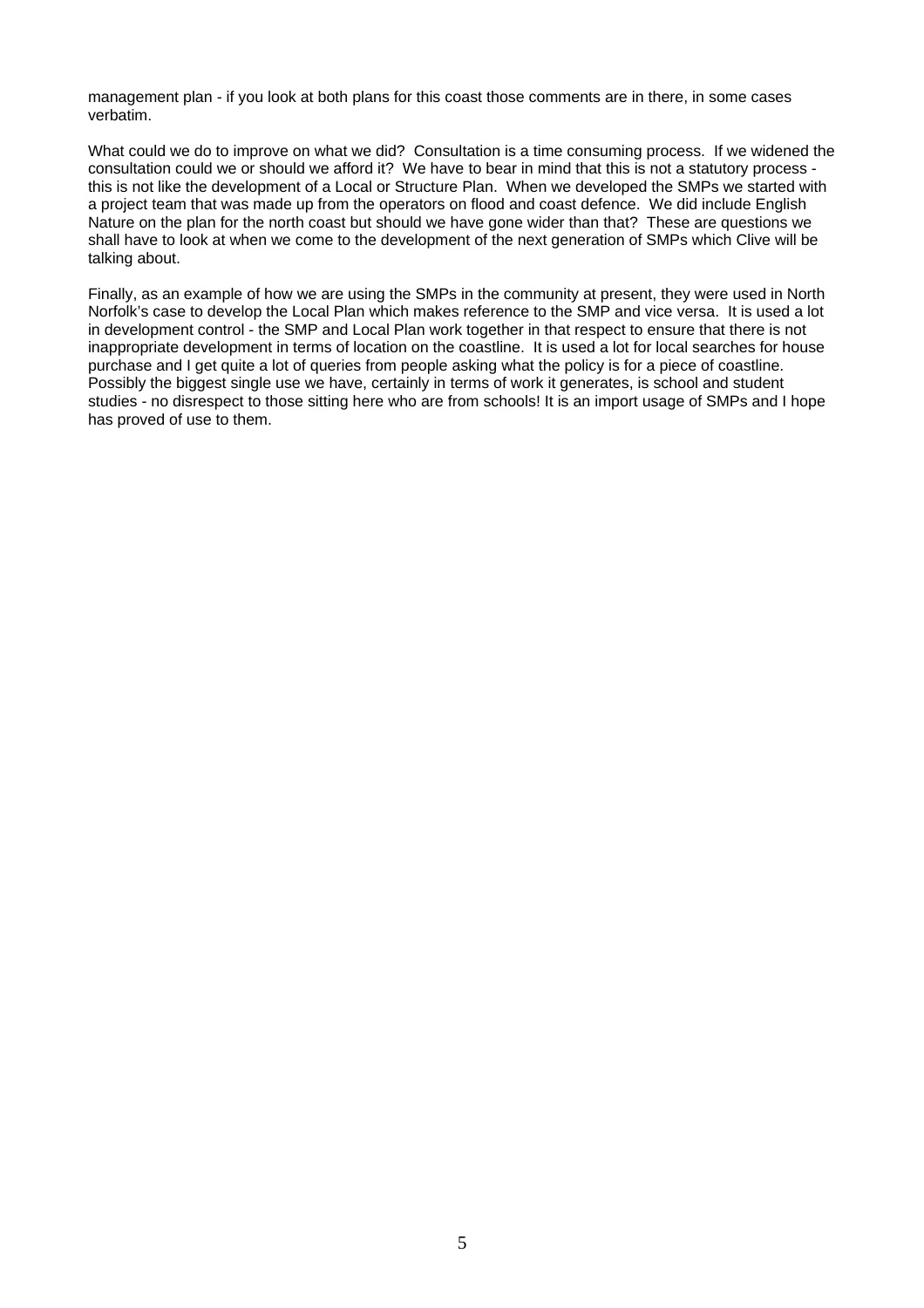## **Managing a Changing Coastline: Shoreline Management Planning**

### *Presentation 2: Clive Flanders, Principal Engineer (Planning & Strategy) Environment Agency, Eastern Region*

There are basically four themes to my presentation. The first is previous and present monitoring, which had started before the present shoreline management plans (SMPs) and has continued. The second is the analysis of that data. The third is the lead into the next generation of SMPs and the fourth is the continuing importance of community involvement.

Overhead 1 shows the north Norfolk boundaries for SMPs. It mainly shows sub-cell 3a area (Snettisham to Sheringham). North Norfolk District Council (NNDC) are the lead authority for sub-cell 3b and the Environment Agency for 3a.

Present monitoring:- Coastal monitoring and the whole lead in to coastal management planning in the Anglian region had its origin in the formation of the Anglian Coastal Authorities Group (ACAG) from 1987 onwards. This partnership grew with aims to ensure all subsequent coastal defence policies were sustainable in a region-wide perspective. Following the work undertaken by Sir William Halcrow & Partners to establish the shoreline management system, region-wide strategic data capture commenced in 1991. We are currently in the second five year period of data capture and hope to obtain Ministry of Agriculture, Fisheries and Food (MAFF) approval for a third five year period in the near future.

Going on to look at monitoring in a little more detail, the next overhead shows the coast normal lines where we take beach profiles or cross sections twice a year in August/September and again in January/February. These beach profiles are taken along the entire Anglian coastal frontage and this is purely a small section of that. These are taken at 1 kilometre centres by Surveying Contractors after competitive tendering. Also, on a 5 year rolling programme, these profiles are actually extended from the low water mark out to a depth of 10 metres, giving us more in-depth information about bathymetric profiles, which are more useful for analytical purposes. The data is checked by the Surveying Contractors themselves and is returned to the Agency who do a second quality assurance check and then download the data to their Geographic Information System (GIS) or more recently on to the Beach Visualisation Software (BVS) system.

The next overhead shows a screen shot of the beach profile at Holme showing dune recession from 1992- 1998, from the BVS. The system is able to depict all sorts of changes along the coastline. It can show erosion and accretion trends as one section is overlaid on the other, it shows movement of the high water mark, and volumetric changes can be calculated from that. That is one aspect of monitoring.

We also obtain aerial photographs of the whole Region's coastline once a year, typically in August/September when weather conditions are good for flying, when it is not too cloudy and not too hot (avoiding heat shimmers). Black and white stereoscopic images at a resolution of 1:5000 are collected. This example shows the Firs at Holme, with the line of sacrificial brushwood faggoting installed via the Environment Agency's revenue programme by the operational team from Norwich. The faggoting entraps windblown sand and helps to maintain the toe of the dunes against erosion.

The next overhead gives an outline of the coastal monitoring undertaken from the Humber to the Thames in terms of quantity since 1991 when we effectively started it.

*Biannual beach profile surveys - 420 strategic profiles, with 6000 sections recorded Bathymetric surveys - 5 year rolling programme, 700 sections recorded Annual aerial photographs - 10,000 photographs available Water level data - 5 POL Class A Gauges, 17 Agency telemetred sites Wind/wave data - 6 meteorological offices, offshore modelled sites* 

Any scheme-specific or estuary monitoring is in addition to the statistics shown. The information is building into a very useful data set which the Ministry will possibly see as a discrete project but which really is only a snapshot in time in comparison to the historic evolution of the coast. The Environment Agency and its coastal partners are therefore very keen to ensure that the robust monitoring campaign is continued in the foreseeable future.

The next overhead briefly outlines our coastal partners' involvement who collectively form the Anglian Coastal Authorities Group. It outlines the partners' financial contribution arrangements. It reinforces the need for reliable and accurate data, which is notably the beach profile information, and outlines the core data available to them.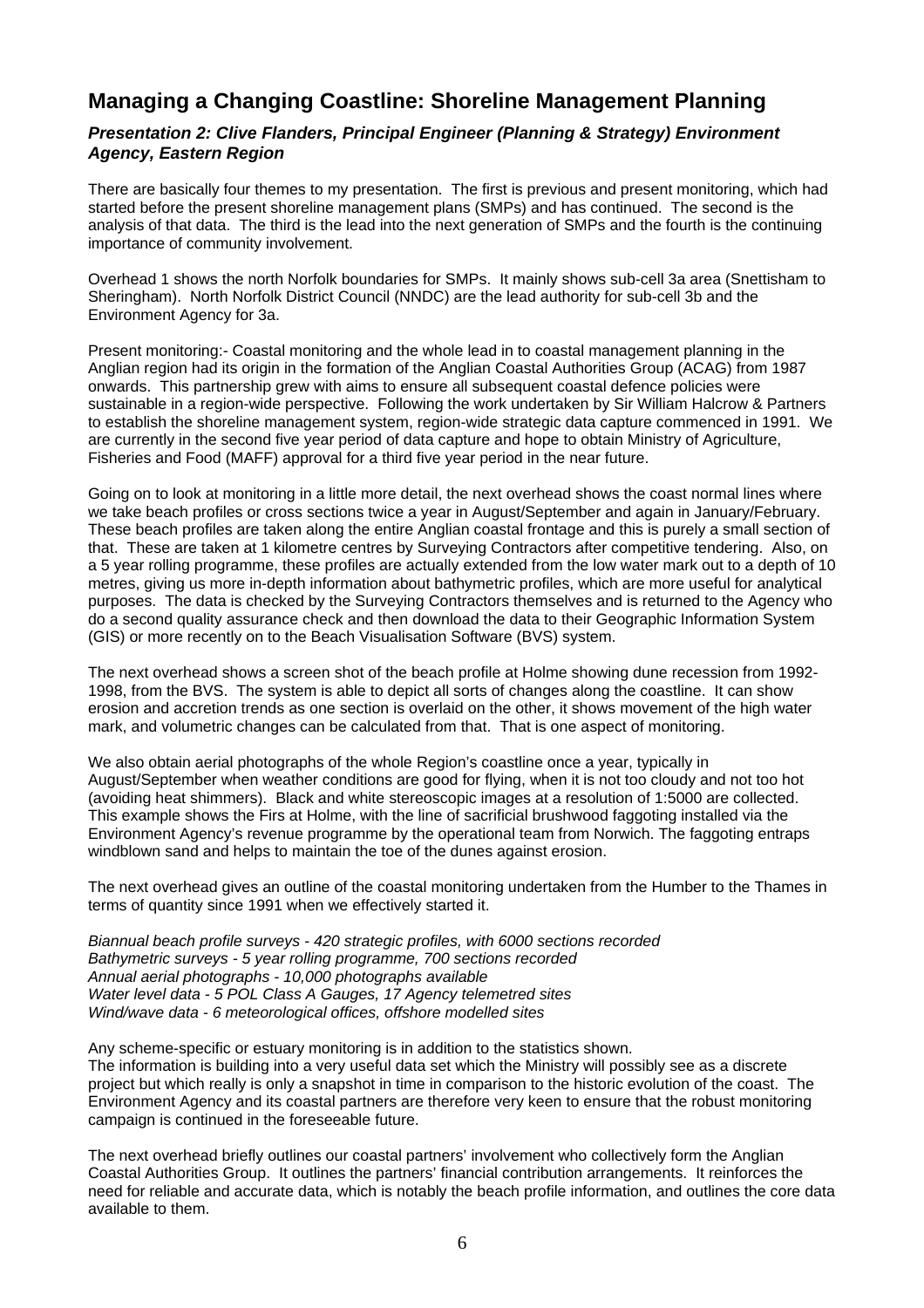The second part of my talk deals with what we are doing with the data collected. Data collection feeds into data analysis. Remote sensing such as LIDAR and CASI - types of airborne remote sensing together with satellite imagery - has been used for land use monitoring and also other display aspects. This can enhance the ongoing data collection in a specialised manner. This then feeds down onto the data analysis and we have recently commissioned a North Norfolk data analysis project. During all stages, local knowledge and input is always useful so that we actually know what is happening on the ground and to keep track of local awareness. Specialist input comes from teams such as John Pethick's and is always necessary to give us the wider perspective to this monitoring. This helps to ensure, hopefully, that the sustainable management of the coast is our ultimate aim and objective.

As I previously confirmed, North Norfolk has been the subject of recent data analysis. This has assessed how the slope of the beach (its profile) has changed, identified trends and considered beach volumetric changes. As an example of how we have used the data collected and the sort of analysis that can be done, I would like to outline some examples of coastal change along the North Norfolk Coast which illustrate the varied nature of this area.

It also serves to shows the relevance of monitoring in all types of area, be it cliffs, dunes or whatever. The analysis when completed looks at the rate of change experienced over the last 10 years. This is the sort of timescale that most of us can reasonably identify with, although obviously people in the audience have recollections which go back much further.

The following four examples illustrate the sort of change you can only quantify through continuous monitoring.

(Overhead showing Hunstanton cliffs). These chalk cliffs experience wave attack, undercutting and toppling large sections of the cliff which can fall in one event. The casual visitor to the area may think it is a large problem with massive losses to the shoreline overnight and indeed the cliff has undergone significant erosion since 1991. However, as the cliff is getting steeper material is being contributed to the beach and is keeping the beach healthy with regard to coastal processes. The beach is not "losing" a predominant amount of that sediment - it is remaining there and reinforcing the toe of the beach. So, to maintain a balance the cliffs do need to retreat slowly. The beach volume changes for this section of coast show an alternating trend. Having reduced in the first few years of monitoring they are now increasing and more years monitoring will help to give a better overall picture of this trend.

(Overhead showing Holkham). Here there are gravel mounds and sand dunes fronted by saltmarsh and a very wide beach with many sand bars, in places the beach is over 1 kilometre wide at low tide. From analysis we know that sand bars can move at a very fast rate across the beach - up to 80 metres a year and can be flattened, steepened, narrowed or totally eliminated between 6 month measurement periods. The sand they contain is pulsed up the beach in a rhythmic way so the profiles here can change quite a lot in a single year. Volume analysis shows that while it is a very volatile beach, as regards overall movement it is stable and if anything has been increasing in volume.

(Overhead showing Stiffkey Marshes). Sandbars also migrate landwards at Stiffkey, an area of impressive saltmarshes that are important features for flood defence as they reduce wave energy run up and take the more severe impact away from the sand dunes. Here monitoring illustrates the dynamic nature of creek networks: major creeks that cross the profile line have moved location by 100-170 metres over the last 8 years. The saltmarsh and dune profiles have remained stable illustrating that it is not only when shorelines retreat that we can see big changes in their morphology. Sandbars being driven onshore show up in the volume changes as sudden increases in volume followed by slight decreases, but the overall trend here again is for accretion.

(Overhead showing Weybourne cliffs) The cliff-top at Weybourne didn't move over the measurement period i.e. since 1991, but the toe of the cliff did erode by up to 3 metres by a process of undercutting. This tells us about the processes acting here, the narrower beach and deeper water inshore unfortunately mean that bigger waves can reach it. Looking at whole area volumes, we detect that there is no major change over the 8 year period but there is lots of variability over the years.

I have illustrated here some of the types of things we have seen at some sample locations, but how can these types of analysis help us with the management of the coast? Things we are looking at are what are acceptable rates of change, what is normal variation, when should we in fact be worried and what are the best indicators to use when we are assessing these rates of change. This involves not just the retreat of the cliff or lowering of the dune but the change in actual volume of material there. Analysis gives us a better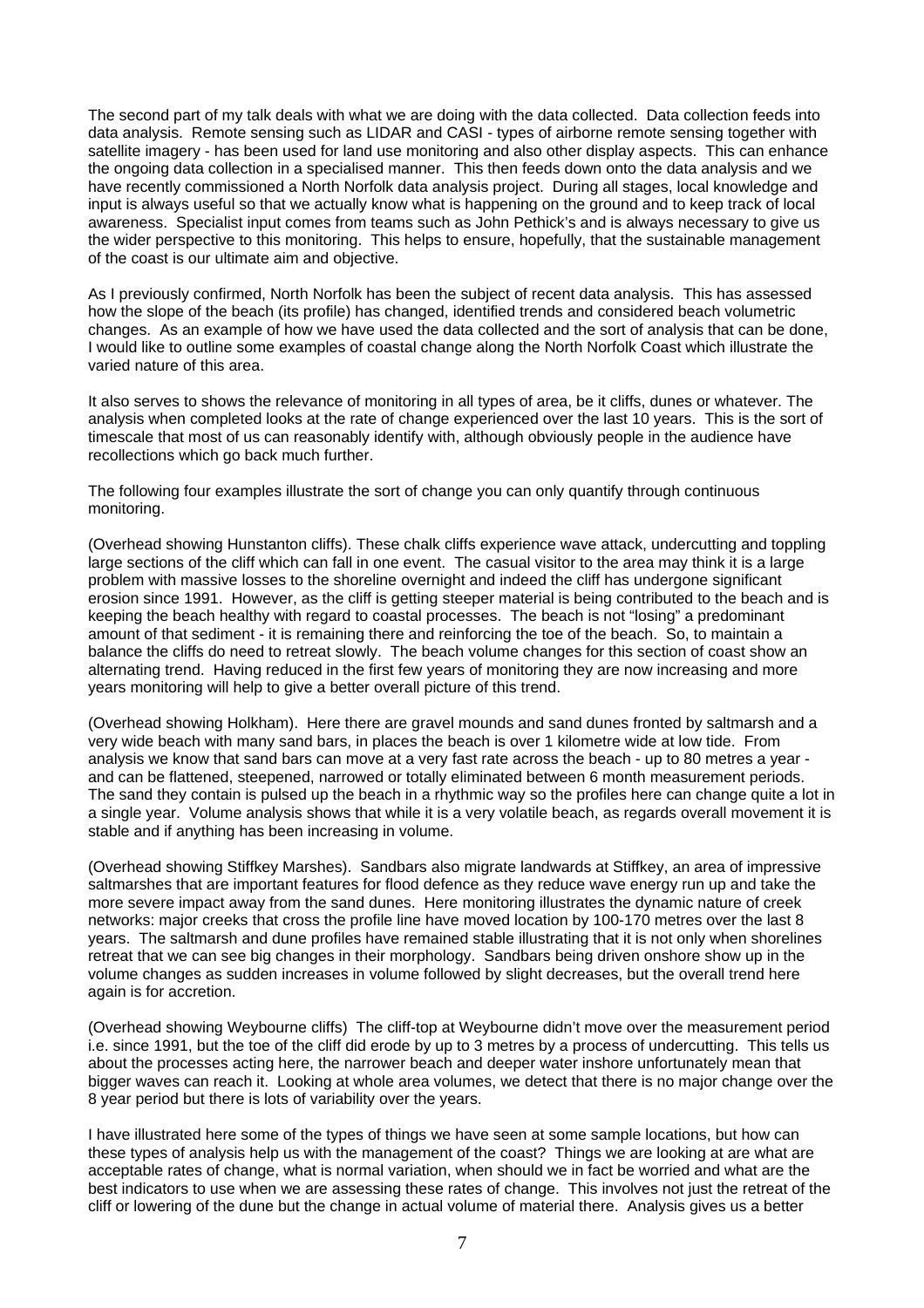understanding of how the whole system works so that we can manage it better. That is looking at pure processes in small timescales and we know this is not the whole picture. John Pethick and Keith Clayton will possibly talk about the longer term picture and the wider perspective, hopefully in the context of sea-level rise. Allowing natural processes to act is not always appropriate, hence we use techniques such as beach renourishment. This form of management can be improved and optimised by understanding the natural processes so these analytical tools are used when we need to protect the built and natural environment. This sort of analysis and understanding feeds into the SMP and also into the formation of plans to protect natural assets, such as Coastal Habitat Management Plans for internationally designated sites.

The third part of my talk focuses on where we go from here in producing second generation SMPs. SMPs should be reviewed after five years, but what other initiatives need to be in place to potentially support this review?

(Overhead). Second generation SMPs will inevitably need to have a far greater regard to the environmental interests - flora, fauna, habitat, species - their statutory protection and means to integrate their future protection into SMPs.

(Overhead) Coastal Habitat Management Plans (CHaMPs) fulfil the UK government's obligations under the European Union Habitats and Birds Directives to avoid damage or deterioration to "Natura 2000" sites and also recognise obligations under the Ramsar convention. The primary objective is to act as a profit and loss accounting system for habitats and species, often referred to as "landbanking", and to give advice on habitat conservation measures to address net loss, either adjacent to or distant from the original sites. There has been a successful European funding bid to compile Coastal Habitats Management Plans for six very diverse and challenging locations - one of those being north Norfolk. From those six CHaMPs, robust guidelines will be produced for assembling CHaMPs at other locations. There is in fact a draft CHaMP in existence for North Norfolk and this will need to be updated prior to reviewing the SMP to operate as an interactive plan with the SMP.

(Overhead). A further potential prerequisite is in the form of inter-regional studies, notably the Southern North Sea Sediment Transport Study, to improve our understanding of sediment transport systems and their impact on the coastline. The limits of the study area would be from Flamborough Head down to the Thames, out to an area to be designated offshore. Offshore area sediment sources, transport pathways, volumes of sediment transport and areas of deposition for a wide range of sediment sizes and timescales would be established. The characteristics of offshore reefs and onshore - offshore wave and current dynamics would also be examined. The benefits for SMPs would in part be an independent review of the validity of the subcell boundaries, and there should also be increased confidence regarding the sustainability of the Management Unit policy recommendations within SMPs. If the study goes ahead, the only drawback is in deciding its timing in relation to revisiting the SMP. The potential study period may be August 2000 to February 2002.

Also, we are still awaiting the MAFF guidance on second generation SMPs. There was a "blue book" official guidance note on the first generation and we have learnt a lot from that. There is going to be 2nd generation SMP guidance, which is likely to be out in draft form in April 2000 with the official guidance possibly available in October 2000. In the meantime the Ministry has indicated that it would not be appropriate to consider reviews prior to the release of this guidance.

Finally, how can local community involvement assist in supporting SMPs and sustaining the management of the north Norfolk Coast?. As for the first generation SMPs, consultation will be extensively undertaken in both stages 1 and 2 during the reviews for the second generation SMPs. This I see as a basic minimum input and the guidelines might take that consultation even further, which I think they should. However I don't think we should wait for this official guidance - information from the general public would be gratefully received at any time. This can be recorded by the Sub Cell Group and acted upon at the appropriate time so I believe there is a need for liaison all the time. In addition conferences such as this are mutually beneficial in maintaining the vital links between those with a direct coastal management responsibility and the general public who live adjacent to, and have a strong interest in, the evolving coastline.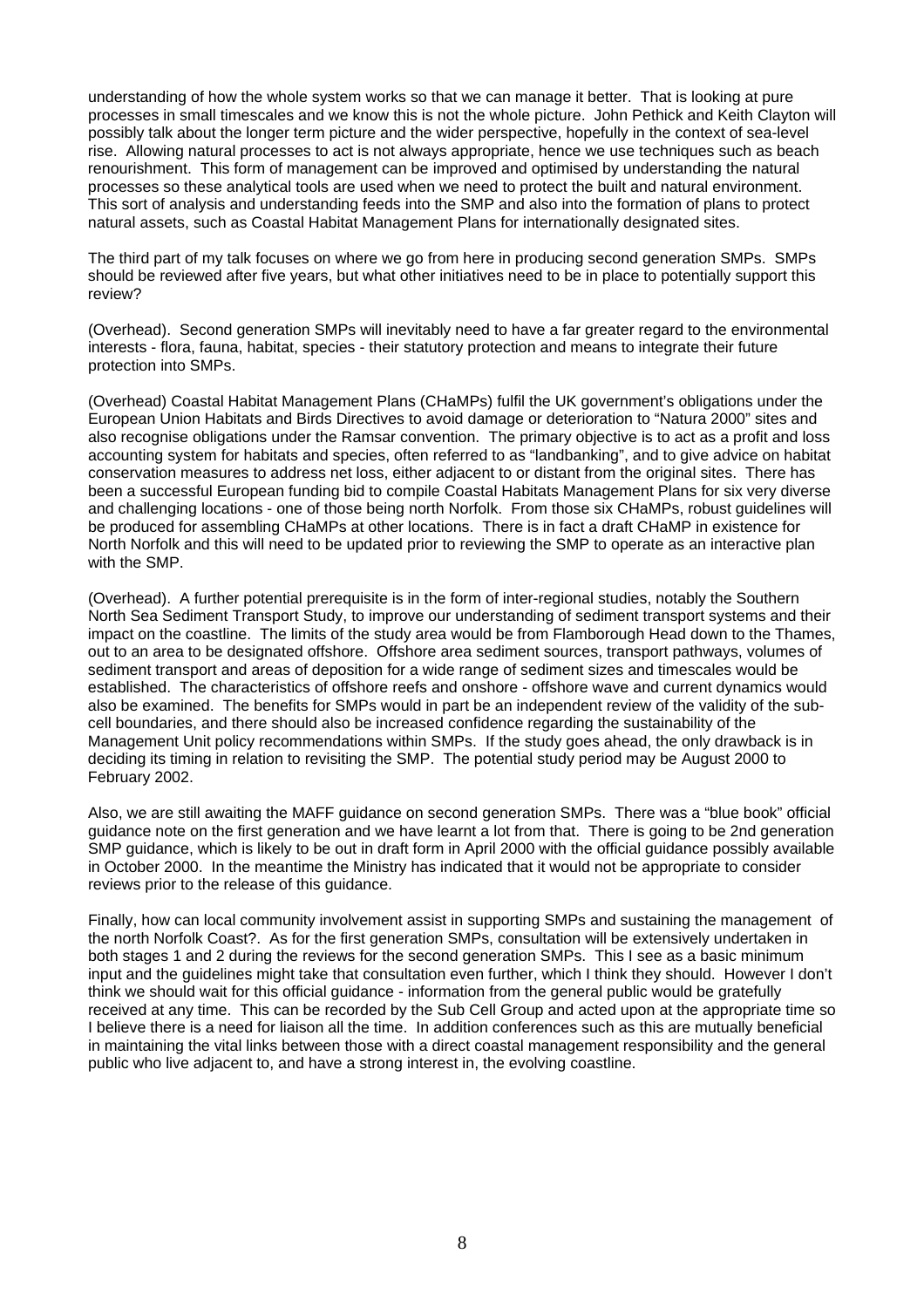## **3 Coastal Change in Norfolk: the Wider Perspective & future trends**

### *Professor John Pethick, Newcastle University*

Let me start by referring to Jim's talk. I feel it is a shame we start off with 'them and us' as along the Norfolk coast more than anywhere else there has always been a great deal of rapport between the "experts" and the local people. For example I was brought up by Bobby Chesney on Scolt and Teddy Eels at Blakeney who taught me everything I know, and indeed many people in the audience will know me. The Norfolk people have taught me an enormous amount about the Norfolk Coast. In fact the local people are more aware of the science of their coast, and I hope the scientists are more aware of the local people, here more than anywhere. People like Tim O'Riordan have put enormous effort into liaising and although it is not perfect it is better than anywhere else in the world.

However, it is not good enough to merely have a local view and I think we need to look at the old adage *'what knows he of Norfolk that only Norfolk knows?'*. We ought to look further afield, which is why I am showing this aerial photograph of the Bramaputra delta to reflect on a wider perspective. We need to understand elsewhere to understand Norfolk, and to apply that knowledge to the sort of information the Environment Agency collects. It is no good just sitting looking at beach profiles of Norfolk and expecting the truth to hit you between the eyes. You need bigger models and bigger ideas than that, and you get those from looking at other systems and using information from other workers around the world.

I have been working in India for many years and this delta is on the border between India and Bangladesh. Why this delta? I believe that north Norfolk is a series of deltas. Deltas characterise a lot of our coast around the world including Norfolk. We seem to have forgotten about them and nobody is doing any work on them at the moment, but I think it is the way in which we can explain some of the features we see in Norfolk.

An aerial photograph of a delta in Africa shows the same type of features as Scolt and other places on the Norfolk coast in appearance, if not in scale. Compare this with Scolt and Blakeney, their sandbars with marshes behind, the waves breaking in front showing the true extent of the tidal delta, protecting the entrance, the marshes and the islands. A diagram from a textbook in the 60s shows these features, with a barrier islands. In Norfolk barrier islands are not generally well developed, apart from Scolt. Stiffkey Meals are not good at all in terms of barrier islands but nevertheless the coast has barrier island-type features. The area between where the tide goes in and out forces the sediment to move seawards for an ebb tide delta and landwards for a flood tide delta. An aerial photograph of Gun Hill shows the same sorts of things.

There is a parallel between text books of the 60s and examples from around the world. What can it tell us? One thing is that we have got the whole sediment movement along this coast wrong. The generally accepted opinion is that sediment is eroded from the Weybourne area, is moved along towards Blakeney Point and drips off the end to form the little recurves, and then floats along over the Stiffkey Meals and eventually into the Wash. What we learn from looking at other systems around the world tells us that this is wrong and in fact the sediment movement is in the opposite direction.

Examples from the Mississippi delta and the Frisian Islands in the Netherlands show barrier islands and the delta with the gap between the islands where the tide goes in and out. This work showed the sediment transport across the delta working in a similar way to cars on a roundabout, in a very complex way. The sediment moves in a series of waves to building up sand bars. Every six months or so, or perhaps during a storm, sediment will pulse forward with some moving across through the system and some shorewards to hang on to the barrier island, building a new ridge on the leading edge and causing what are called "drumstick islands". This means the sediment is moving in one direction and the island growing in the other. This is accepted for most barrier islands in the world but not in Norfolk.

Another example occurs in the Exe estuary in Devon, called the Monster Bank by local fishermen. This has gradually approaching the shore and indeed hit the shore last year. By looking at old maps it is apparent this has been occurring regularly over the last thousand years. What appears to be happening is that as the ebb tide delta gets bigger a wave of sand is carved off, which then moves in towards Dawlish Warren until it hits and "shore welds", then bleeds around to the flood tide delta which gets bigger and bigger until this becomes unstable and spews off down the estuary and back into the ebb tide delta. Meanwhile, the longshore drift moves through the system separately in a clockwise manner and on up the English Channel.

I think the sort of same thing is happening in Norfolk. Looking at a rather old aerial photograph of Blakeney, I am particularly interested in the recurves that form because they grow so quickly - almost overnight. I think that the sand actually comes from a westerly direction - as a series of waves powered by storms. The wave 'jumps' across the channel and then moves in and 'shore-welds' on to form a new far point. If this is so it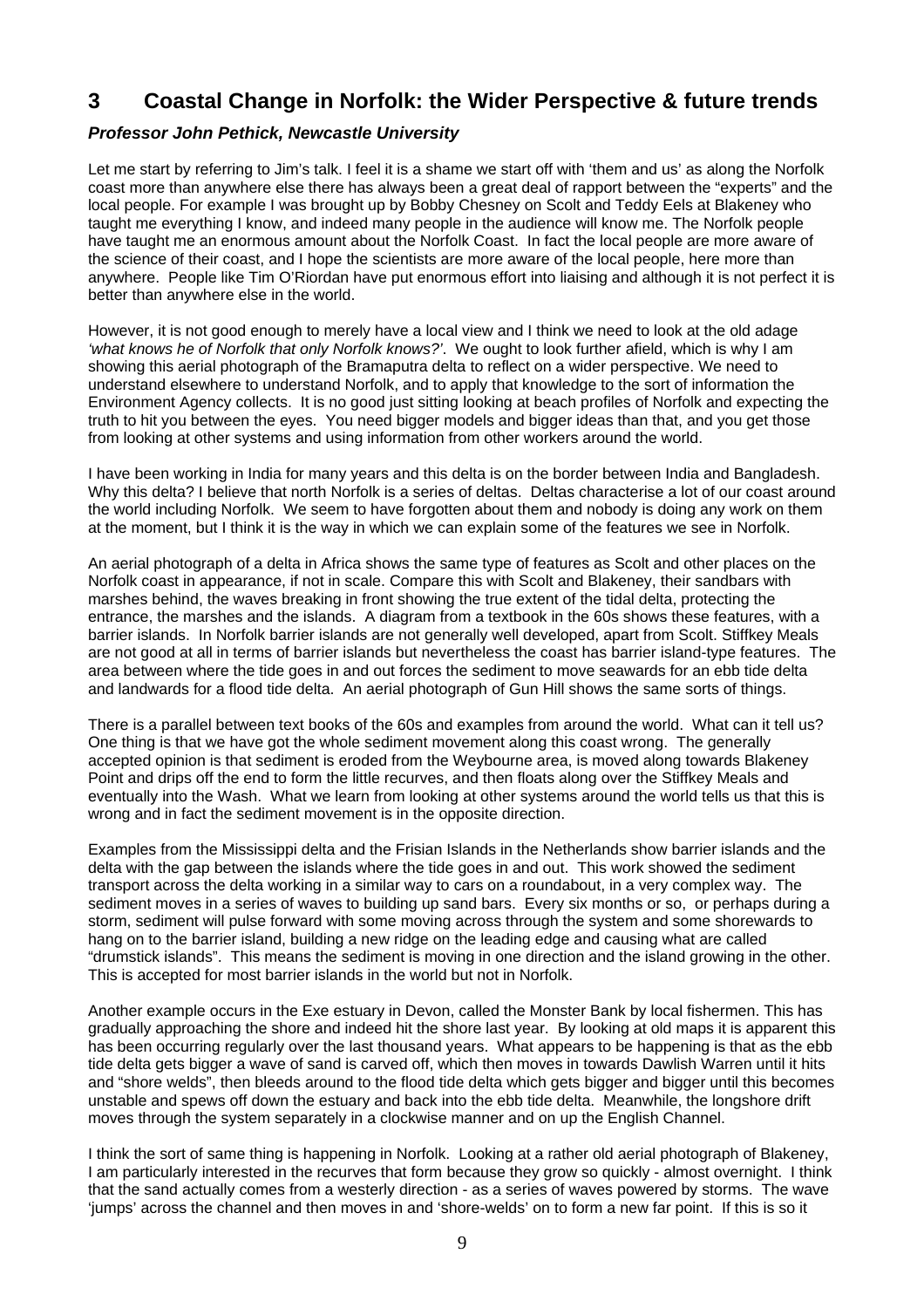has big implications for the work which Peter and Clive have been talking about as it would mean that the sediment is moving not from Weybourne westwards but from the Wash out along the rest of the Norfolk coast down towards Happisburgh, in which case we have got it all wrong.

What should we be doing? For a start not believing what I am saying here! These are ideas and I'm just throwing them up in order for other people to come in and do the hard graft to either knock them down or accept them. There does appear to be enough evidence for somebody to do some detailed work to see if this is right, and you can see how important it is that we understand where the sediment comes from. It might also explain the shape of the Norfolk coast - it might explain the drumstick-like features which appear in places like Scolt, which is not the classic longshore drift idea. Other similar examples can be seen at Wells, Lodge Marsh, Blakeney, and maybe even Burnham Overy channel, although this different because it's probably quite new and not yet well-developed. If we use examples from around the world and relate them to Norfolk we could expect the processes to be the same and we would need to change our ideas.

Where does the sediment come from? Are we doing enough to preserve sediment sources? Are we mismanaging the Norfolk coast? One idea is that it comes from Holderness which is the biggest single input into the North Sea with about 3 million cubic metres a year being eroded from the coast and seabed nearby. Most of it is mud with say about a quarter of a million cubic metres of sand which may come south, nourishing the Lincolnshire coast on its way, and then maybe somehow crossing over the Wash and into the Docking shoal, where it's stored. It may then bleed off down into Norfolk. Some may bleed into the Wash but most moves along the coast eastwards. Assuming the basic geometry of the Docking shoal to be between 2 and 3 metres deep then there is about two thousand million cubic metres of sand stored there with Holderness supplying about a quarter of a million cubic metres a year. This means that it would have taken about 8,000 years to form, which would be about right as glaciation meant that the sea was starting to move into this area about 8 thousand years ago. Hopefully the sediment study the Agency are to do will help to firm up these ideas or totally reject them.

Some of the sediment would bleed off from the shoal towards north Norfolk and Keith Clayton's work some years ago showed between 100,000 to 200,000 cubic metres of sand moving along the coast, and that, together with the output to the Wash, means the total output from Holderness is moving into the Docking shoal and then out again into north Norfolk and the Wash. We shouldn't play around with this as the equation seems quite fine - input = output - so people in Norfolk ought to be worried when the East Riding Council say let us stop erosion in Holderness because that would mean more erosion in Norfolk. These things are large scale. Even if we are 100 kilometres away it still matters and sub-cells are not enough - we need to look on much bigger scales.

I am very worried about my sediment transport pathways - they are completely theoretical and I freely admit I don't know how it works. Does sediment cross over the Wash channel? If so, how? - it must build up an enormous amount of sediment to leap across the deep-water channel. Or does it move down the Lincolnshire coast, building up big sandbars and then down into the Wash and back out again as a series of sandbars up into the Docking shoal, and then bleeds down into the Wash and north Norfolk? How amazing we don't know after all this work that has been put in. We really don't have any idea about this most important factor - where does the sediment come from and how does it move around the coast? A satellite photograph shows these big sand waves and you can try and work out from these the way in which the sediment might be moving, but we need something more than that. We see the same sand waves on old charts, back in 1700.

If this is correct, is it right that we should take sand from the Docking shoal and push it into the Lincolnshire beach nourishment scheme which would be short circuiting the system? Have we looked at the large scale implications of this scheme? I leave this as a question as I don't know the answer but there again does anybody else?

Where is the north Norfolk coast? North Norfolk really consists of two coasts - the "hard" coast inshore with settlements on its edge and the meals further out - a line which includes Scolt Head and Blakeney Point. Between the two is the saltmarsh. Consider a textbook example of a 'bar-built' estuary in Texas. Water comes down a river into the sea, the tidal range is small, the water comes straight into sea without the sea moving appreciably into the estuary. Enormous amounts of sediment move along the shore and the river would be blocked were it not for a large tidal lagoon behind. Enormous amounts of water go in and out of the bar each tide, keeping the entrance open as the river itself would not be able to on its own. This volume of tidal water forms what is called a bar-built estuary and the Texas coast has numerous examples, each only a metre or so deep. By producing these off-shore islands a large enough amount of water is kept behind to keep the mouth open, and the river can discharge into the sea despite longshore drift. Some of these ideas were used by early engineers in this country who had tidal flushing ponds in order to keep sluices open on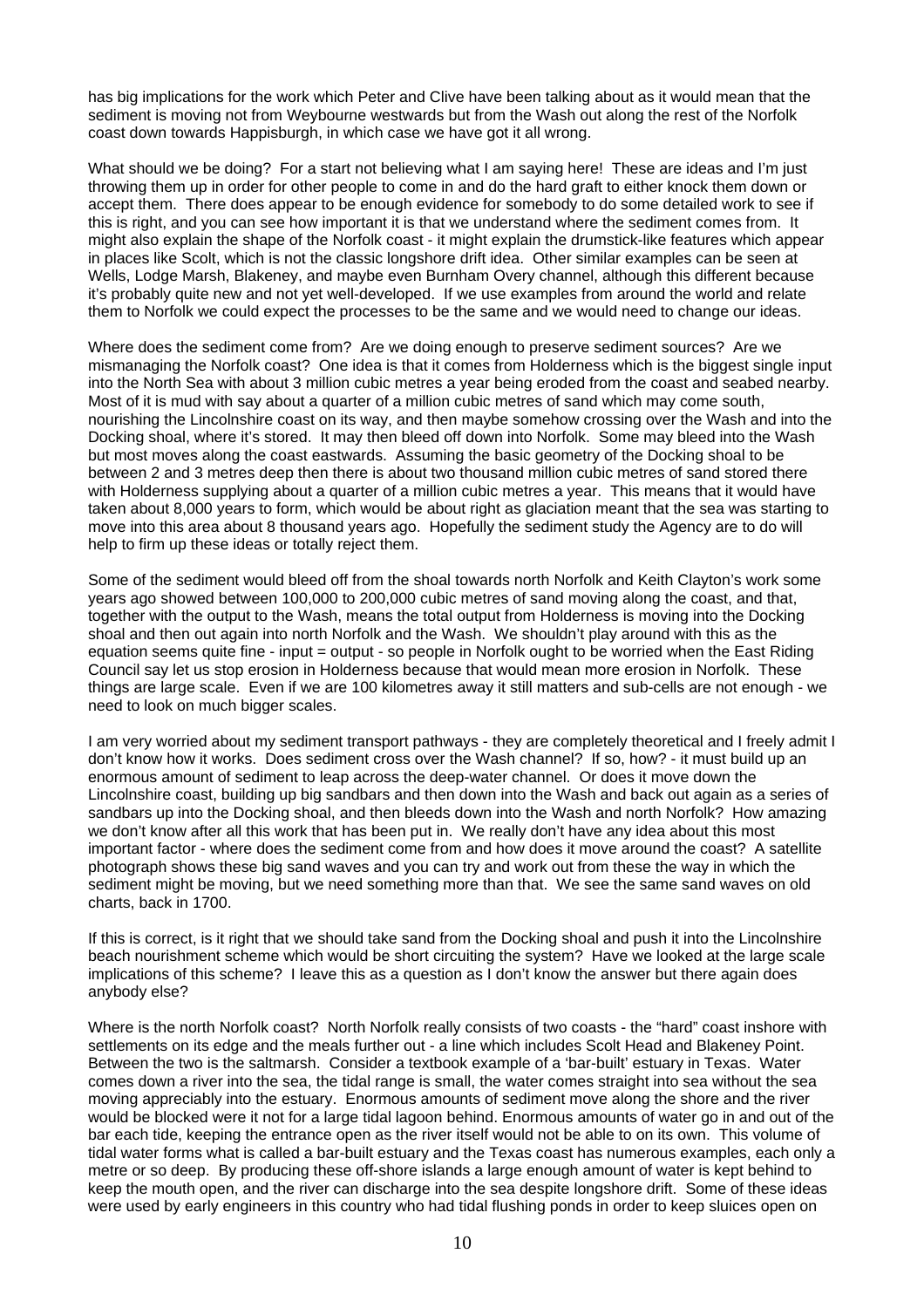the east coast. This type of effect also occurs on the Frisian islands. Therefore on the Norfolk coast the same must be true. For example, the Overy channel, as the river itself would not be able to break through the mouth but for the tidal pond which means that the longshore sediment movement is deflected northwards and causes the delta to form.

Supposing then that we were to restore Holkham marshes to saltmarsh - what would happen? We would have much more water going through the Overy channel and the sediment transport pathway would be pushed further offshore, which would mean that Scolt island would leap northwards and increase even further the amount of water stored behind. But because of more wave action the further offshore it goes, the more sand is pushed back and a new balance is formed between tidal and wave forces.

Restoring marshes would mean that 'managed retreat' on the Norfolk coast could actually produce 'managed advance'. On the other hand, it could be that all the reclamation on the Norfolk coast has made the coast move landwards and caused the erosion we see today. Maybe we have shot ourselves in the foot and erosion on the Norfolk coast is not due to sea-level rise and acts of nature but due to the acts of our forefathers three hundred years ago when taking in our saltmarshes. Perhaps because it was such a big scale idea people have misunderstood it and thought it was a natural phenomenon, and that we must throw groynes and all that sort of thing at it instead of saying let us put right what we did in the first place. Perhaps we should think of restoration rather than retreat. You can see examples of this all the way along the coast for example at Wells, going along to Stiffkey, the big discharge of fresh and salt water causes an almost right angle bend in the coast.

One exception to this is the Blakeney estuary, where instead of the coast collapsing landward when saltmarshes were enclosed, something different has happened. Old maps show that in the sixteenth century the far point of the shingle spit was about level with the Watchhouse. It was a relatively small spit, but the estuary used to go back much further, so there was a large tidal discharge which was able to keep the mouth of the delta open. When the Cley-Salthouse marshes were reclaimed, the tidal discharge was greatly reduced, so the delta started to collapse and move inland. But as it did this, the estuary actually lengthened parallel to the coast, and so gradually increased the tidal discharge again until now it is so far out to sea that wave pressure is stopping the far point from growing any further and the system is in equilibrium again. So we have to be a bit careful. Brian Funnel's group showed that the reason for the different behaviour of the Blakeney estuary is because underneath Blakeney point is a ridge, a glacial moraine, which is deflecting the Blakeney estuary along the coast instead of at right angles to it. Orford Ness is another example where reclamation has had the same effect.

Looking at a graph for a number of estuaries, there is a clear relationship between the size of the channel and the size of the tidal discharge, and the Blakeney channel fits beautifully on that line - it fits the general pattern of estuaries. In the case of Blakeney Point, it appears that instead of saltmarsh reclamation destroying the equilibrium, it has actually reformed itself in a new equilibrium, so we play around with the Salthouse-Cley marshes at our peril by interfering with this equilibrium. I n the case of other channels on the coast, I think we could restore saltmarshes with impunity.

At Brancaster, the Environment Agency feel they can't maintain the sea wall any longer, the area around the golf club house is eroding, and we have a problem. Both the area behind the sea wall and the area in front are designated under the European Habitats Directive. Whatever we do, we interfere with one or other of these areas. Speaking as a jobbing scientist, I think that since the coast is being maintained seaward by a series of deltas, if we introduced another one at Brancaster we would push the coast a bit further offshore here, with protective sand in front of the club house. The freshwater marsh at Brancaster is the only bit of this section of coast which hasn't been restored to saltmarsh - why not restore this last bit?

To sum up, I think that the north Norfolk coast is a balance between tidal and wave forces which I think we haven't quite understood. The true line of the coast is this line of balance between waves on one side and tide on the other. If we change the tidal forces by saltmarsh reclamation we will obviously change the location of the coastline. Reclamation may result in the shore moving landwards and restoration may result in it moving back seawards. Although the idea of trials on coasts where people live are not thought to be acceptable nowadays, we need them to find out if theories are correct - otherwise we are limited to computer models, the last refuge of ignoble minds!

Lastly, have we got the sediment supply wrong? Are we doing the wrong thing on the Norfolk Coast? If we are, are we causing trouble for ourselves along the eastern coast of Norfolk, from Weybourne down to Great Yarmouth? The things I've been talking about today suggest that we might, but I need help to show this.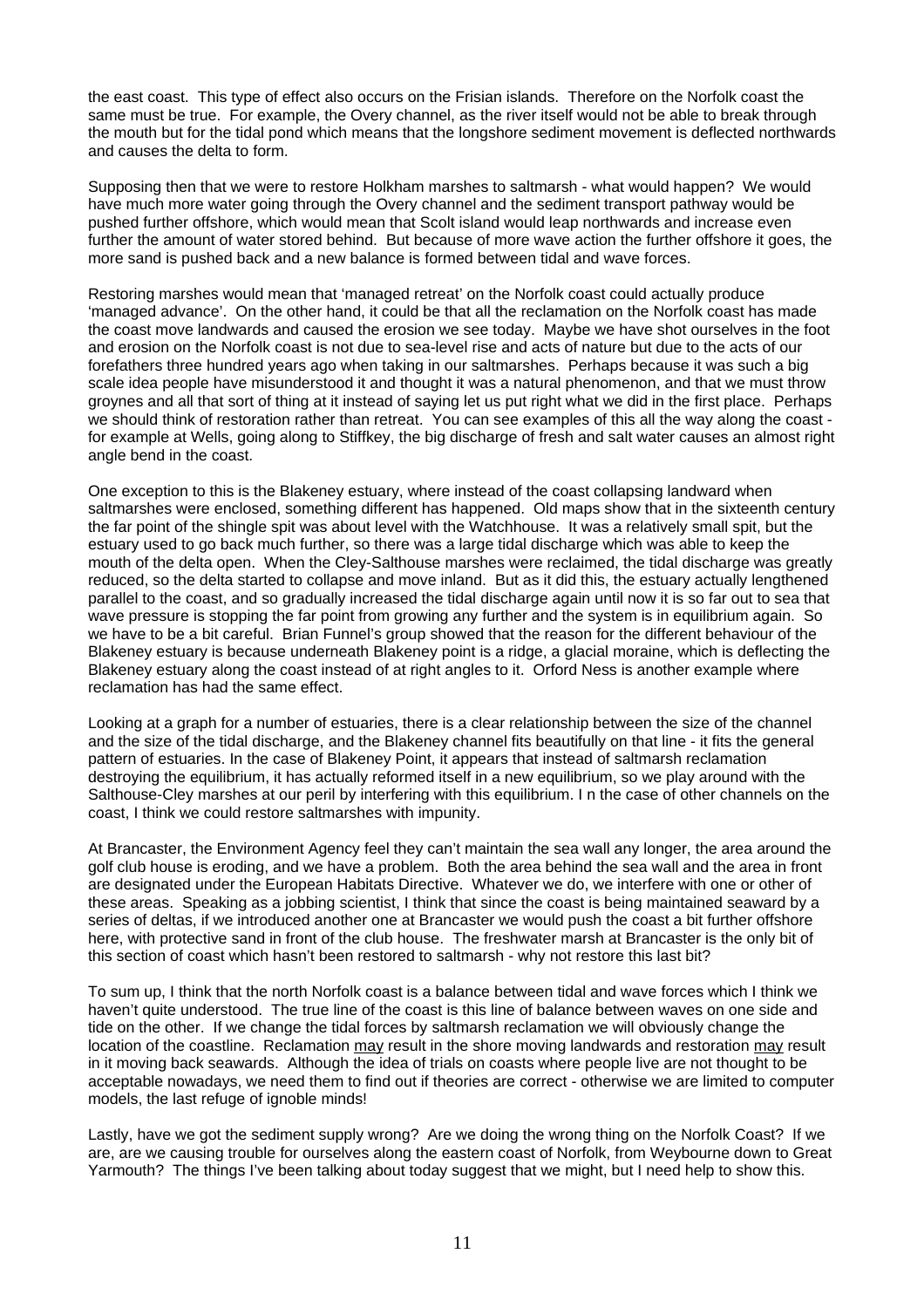## **4 Sustainability and sea-level rise: the case for a natural, evolving coast**

## *Keith Clayton, Emeritus Professor, University of East Anglia*

Basically, my message is that the more we leave the coast alone and the braver we are about it, the happier we shall be and the longer everything will last.

In the last decade or so the Ministry of Agriculture, Fisheries and Food (MAFF) has introduced two important ideas which are potentially of great significance although nothing much has come of them yet. The first is that when assessing costs and benefits of schemes, which is the basis on which it is decided if taxpayers who don't live in Norfolk should be paying to look after bits of the coast where you live, the assessment should look not only at rival schemes but also at the possibility of doing nothing. This was initially received in shock and horror but coastal engineers have learnt to massage the figures to show that to do nothing is never the cheapest option. The second idea was that schemes should be sustainable. A simple statement - I gather the MAFF definition is that they should last for 50 years. I may not last for 50 years but I know lots who will and I don't regard 50 years as any approach towards true sustainability. Indeed if they don't produce a manual on what sustainability is in the context of the coast pretty soon, I will try and do it for them. I think what I am going to say today will outline the inevitable conclusions of any approach that goes beyond being sustainable for half the life of most healthy people.

You will also have heard of 'managed retreat', not a term that the Ministry uses although a Secretary of State was brave enough to use it once at a local authority conference in Great Yarmouth. You will know of it in the context of West Brancaster marsh where there is a proposal for a tidal delta near the Golf clubhouse to give them a little bit of protection. Managed retreat is an evolutionary development from doing nothing and from being sustainable. If you literally do nothing and just leave nature to destroy what man has created in the past and then put something that is natural and better back in its place you may go though some pretty painful stages in between. To try to manage that retreat, that process of change towards a more natural coast, is something which is well worth doing and would normally be the right way of going about 'doing nothing'.

There is a myth that were it not for the engineer England possibly, and much of Norfolk certainly, would have disappeared by now. That myth ignores two facts. The first is that when we didn't have any coastal engineers back in the 19th century, or they only worked on ports and limited seaside towns, when there weren't groynes and sea walls all over the place, Britain actually grew in area every year. There was a Royal Commission on coastal erosion, the only one we have ever had, in 1905. It looked at Ordnance Survey maps from the first 6 inch maps through to the current ones of 1905 to see how much Britain had changed. The figure produced was that in 35 years Britain had lost 5,500 acres i.e. 160 acres a year, but the gain was nearly 7 times that at over 40,000 acres. So Britain was getting larger, some through reclamation of salt marshes, some by natural accretion. Basically sediment was being moved from high cliffs and spread out over low mudflats and salt marsh, where it goes a long way. Norfolk was then losing 15 acres a year but the figure since 1905 is just over 400 acres at about 5.5 acres a year. The reduction from 15 to 5.5 acres a year has been at a cost of hundreds of millions of pounds to taxpayers, most of whom don't live in Norfolk.

A second point is that interference with natural processes can only stabilise one part of the coast at the expense of another. Basically, the engineers stabilise short sections of coast by trying to keep the sediment there rather than letting it go anywhere else, so by engineering processes of the coast you are generally able to stabilise short sections at the cost of sections further down, and also for only a short period of time. After work, you need to repair the scheme every 10 years and rebuild every 25 years. In so far as groynes maintain sand they do so at the expense of other areas of the coast.

(Slide of) the eastern-most groyne at Cromer. The success of that groyne, which is readily apparent, is matched by the lack of success elsewhere, so that beyond Cromer the cliffs erode, for example at Cromer golf course.

Looking at the reefs at Sea Palling, sand is accumulating behind them but it doesn't then move down the coast, so that recently the Environment Agency has advertised that it needs to feed the beach at Waxham because the beach here hasn't got enough sand to stop the sea wall being undermined. You win one, but lose another. It's also important to recall that the cost-benefit case for building the reefs at Sea Palling was largely the value of the sea wall built after 1953.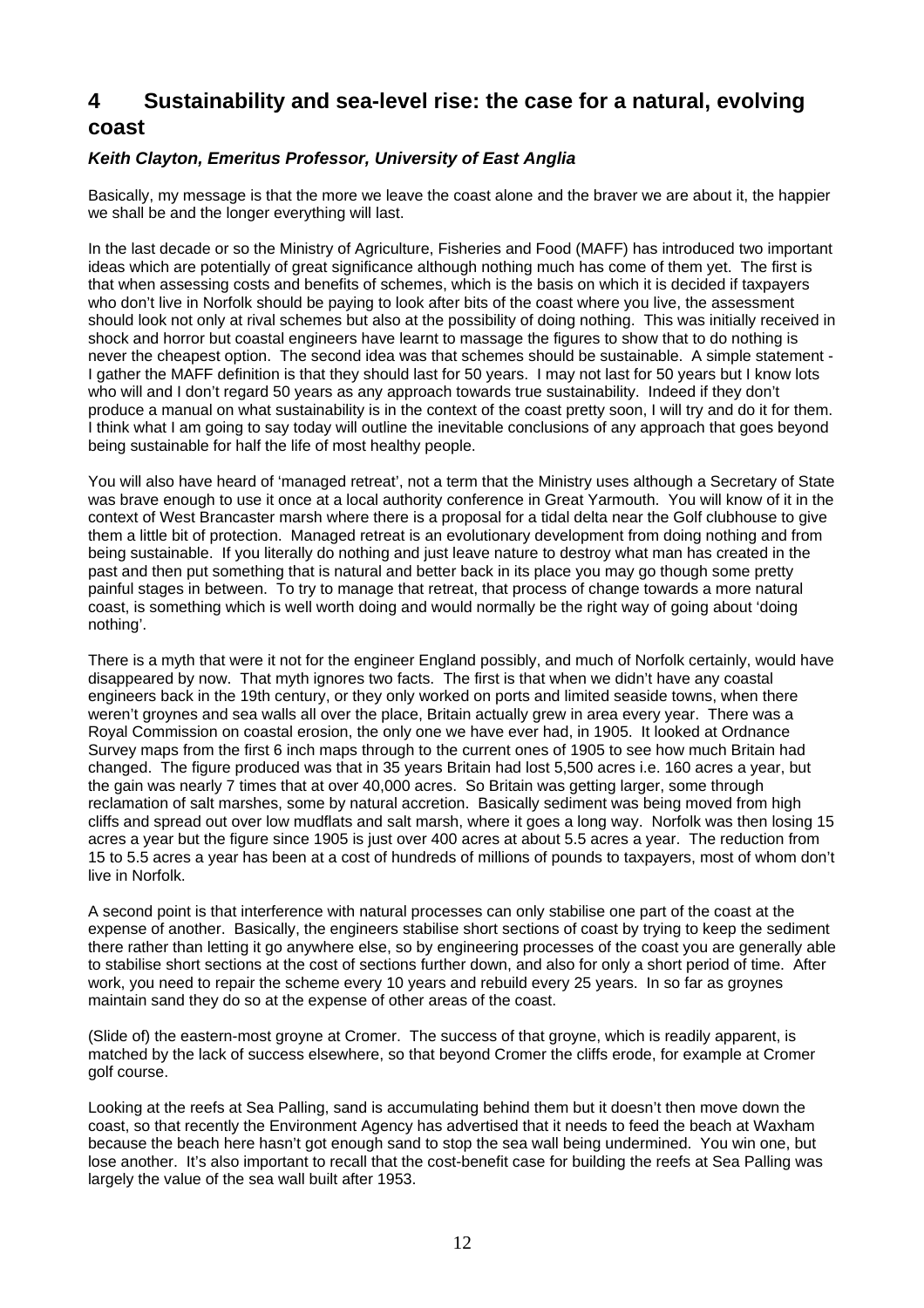Groynes and reefs do not create new sand. Sea walls, by reflecting waves, can actually lower the beach in front - this slide of the sea wall at Walcott after a storm shows the scour hole at the foot of the wall. Sea walls never get knocked over by the sea onto the land - they always fall into the sea by being undermined at the base, hence the need for a good beach.

Future sea-level rise is assured, for it will result from past, recorded warming as well as our forecasts of future global warming. The contributions to sea-level rise from Greenland and Antarctica on current timescales are small and cancelled out. Half the rise comes from the expansion of the ocean as it warms through, the other half from the melting of mountain glaciers in such places as the Alps, Andes and Himalayas. The huge volume of the ocean means that the global warming since the industrial revolution has still to affect its greatest depths, so expansion will persist.

The North Sea has been rising at 2 millimetres a year for most of the time since the earliest tide gauges were installed and the estimates of future rates of rise vary from 2 to 6 millimetres a year, which will give us a sea level of approximately a foot higher halfway though the next century. This is not a lot, and can be readily accommodated in two ways, unsustainably by building sea walls and sea banks higher, or by feeding large quantities of sand and shingle onto beaches at our coastal resorts. For example Cromer desperately needs sand fed to its beach, not only to rescue its tourist trade, but to protect the sea wall that has been on the same alignment since 1845.

Raising walls and banks also removes the natural beach. Many people enjoy sitting on beaches and as the climate gets warmer we shall enjoy it more. Beaches are good for coastal defence. Everywhere the engineer has not been busy you have good beaches, elsewhere you often have poor beaches, but they are the natural buffer between the sea and the land. Feeding sand onto the beach has been done in Norfolk, on a large scale behind and beyond the reefs and in the Wash, where it was very successful in my view, and on a smaller scale at Great Yarmouth in the seventies, where there were concerns that Gorleston beach was disappearing. They put three months supply of sand down, which lasted three months, and they have not done it again! But basically, feeding sand onto beaches is not an irrational thing to do. The Dutch do it on a huge scale and as a result they pay £1 or £2 a cubic metre for their beach feeds. The Environment Agency can't get anything like that rate and consequently we waste a lot of money on beach feeding because we don't do anywhere near enough to get a good price.

Most of Norfolk's coast is well able to look after itself if we are prepared to let two things happen. Firstly, to allow the slow erosion of cliffs which feed most of our beaches in south east Norfolk. Sand from these cliffs flows down the east coast past Sea Palling and Eccles, past Winterton to at least Great Yarmouth. It used to go as far as Lowestoft! Evidence can be seen at the North Denes where they built a prom in the 1930s and the sea has being going away at 6 metres a year ever since. Rest assured, the reefs at Sea Palling should stop that!

The second and greater challenge for those in this room is to allow the marvellous barrier island coast of north Norfolk to evolve naturally by returning the former salt marshes to tidal influence. I was fascinated and convinced by John Pethick's case for this. This coast has been stabilising for most of its history. The salt marshes have been increasing in area, barriers or tidal deltas have built outwards and we can retain it sustainably. It will survive sea-level rise if the sea can get at it. The point about salt marshes is that they are at high tide level. If they are not at high tide level the tide will come over them more often, mud will be deposited and they soon creep back up towards high tide level. Salt marshes are a superb protection against waves. They are always at high tide level and even in a surge it is hard for large waves to get across salt marshes as they will break on the outer edge. Salt marshes do not stop coastal flooding but they do stop waves damaging property on their landward side. The Environment Agency are well aware of the value of 'saltings' in front of sea banks - if they didn't have them in the Wash the problem of defending The Fens would be far greater. The longer we delay in returning former salt marshes to their natural state the lower they will be relative to the new higher sea level. The lower they are the harder it will be to build them up by natural processes. If they are too low they will turn into mudflats rather than salt marsh and may be eroded by the current and even deepened. Once the salt marsh vegetation is established you are in business. You can of course 'warp' them up - that is to say allow the tide to flood them on spring tides and build up the level with mud. In the past, you would have reclaimed them again when they were high enough. In the future, we could return them to a natural salt marsh state.

The ideas of letting cliffs erode and salt marsh flood are difficult to face but the alternative is a coast such as we find at Jaywick (slide). It's hard to spoil Jaywick - don't be too worried about the Scandinavian boulders, which are sitting on London Clay and who wants to see that! Don't be too impressed by the sand, either. £1 million worth of sand was put between the two fish-tail groynes which makes it look as though they've done a lot of good.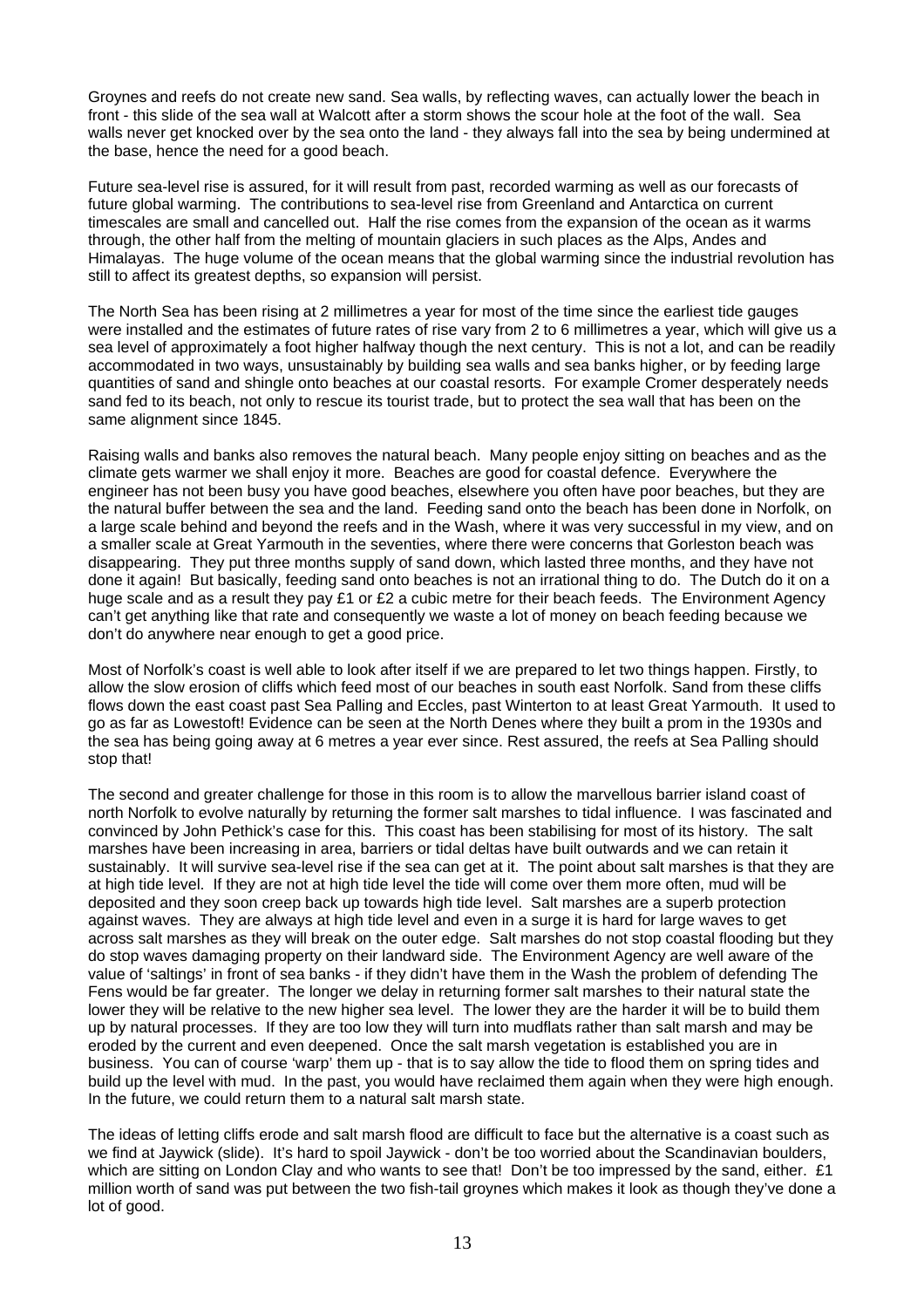(Blakeney high tide slide) The downside of this flood is the water over the street, but the upside is the marshes out to the point covered, with sediment being deposited. Researchers have measured accretion on salt marshes in Norfolk of up to 10 millimetres a year, so they are quite capable of keeping pace with future sea-level rise as long as they can be flooded.

If I turn to the cliffs, we have so far lost a house every five to eight years since I have lived in Norfolk. If we let the cliffs continue to erode, we shall perhaps lose 30 to 40 in the next hundred years, all with ample warning and I would hope compensated by a more enlightened Treasury than at present. If we don't build defences we have the money available to compensate for flooding or for those who lose their homes.

Understanding the hazards of living on the coast is much more widespread today than it was before 1953. As an example, an Overstrand bungalow owner interviewed in the Eastern Daily Press in 1973, when asked 'Don't you feel nervous about living on the top of the cliff with the waves banging away at the bottom' replied 'Oh no, these falls are nothing to do with the sea, you can tell that because they are all at the top of the cliff.'!

The knowledge that cliffs actually do erode and houses that are at low level do flood occasionally is now much more widespread, and I was certainly encouraged to hear in a recent Anglia TV programme that people living in such places along the Norfolk coast said 'Yes, we know we are living in a hazardous place, we know we will get flooded occasionally but the salt marsh or birds make it all worthwhile; or the sea views if you live on the cliff'. That improved knowledge is good but it doesn't mean that the next surge will pass off without deaths. We have a warning system for these events which is brilliantly designed in the sense that the scientific information is good, but not in the case of notices which say things like if you hear the siren sound 30 seconds on, fifteen seconds off repeated five times please advise others and take 'immediate protective action'. I suppose what you might do is stand on the table, which would be a disaster because by the time the water was up to your neck you wouldn't feel like getting off. We have far too many people living in bungalows without loft ladders or in caravans over winter, often without the police knowing about them, and I am fairly pessimistic about the chances of the next surge passing off without a number of deaths. I'm reminded of the last surge at Wells, when the Eastern Daily Press questioned police as to why no sirens had been used and were told 'We didn't want to alarm anybody.'!

I believe that reverting to a more natural coast will be easier in future because more people appreciate that the coast is a hazardous place and that if you choose to live there, that is part of the package along with the advantages. Nonetheless, we do need to predict future change much better. John Pethick's point about where does the sediment come from, how does it move, what happens if we change tidal prisms by allowing reclaimed areas to go back to salt marsh are fundamental questions that need to be answered. One of our difficulties has been that coastal engineers will always say that if they don't build a scheme the cliffs will erode faster or the flood will get higher than is really the case, because that's how they get the funding. As a result, we are fed alarmist stories about rates of change when really, natural change is relatively slow. For example, the cliffs at Happisburgh, where revetments were taken out and cliff erosion of 5-8 metres has been taking place. Very dramatic, but what's happening here is the denial of change while the revetment was there and the beach eroded because the cliff couldn't go back. Take out the revetment, you have a low beach, and the cliffs erode back until you have a high beach in a new natural position. Now that new beach is established, you have a wide sandy bay south of Happisburgh - admirable for the holiday-maker, and with the cliffs behind protected by the beach and no longer eroding quickly. The rate of erosion of the cliffs at Happisburgh has been under half a metre a year for the last hundred years. There's no reason to suppose it's going to be much more in the next hundred. My view is that we should be able to learn to live with coastal changes of that magnitude.

My message is simple. There are four elements which are common around here which adjust naturally to sea-level rise and which provide a natural coast which is a joy to behold. They are beaches, shingle ridges(and my view is that the Environment Agency, formerly the National Rivers Authority, should replace the shingle at Salthouse which it has caused to be lost by its bulldozing), sand dunes (a greatly underestimated resource, which the Dutch manage as a sea defence in front of clay banks by beach replenishment in front of them) and salt marsh (provided it is allowed to behave as natural salt marsh which is reached by the tide). Is there anywhere more precious than Scolt Head Island at any time of year, or Blakeney Point in the winter - or do you prefer Sea Palling and Beach Road, Hemsby?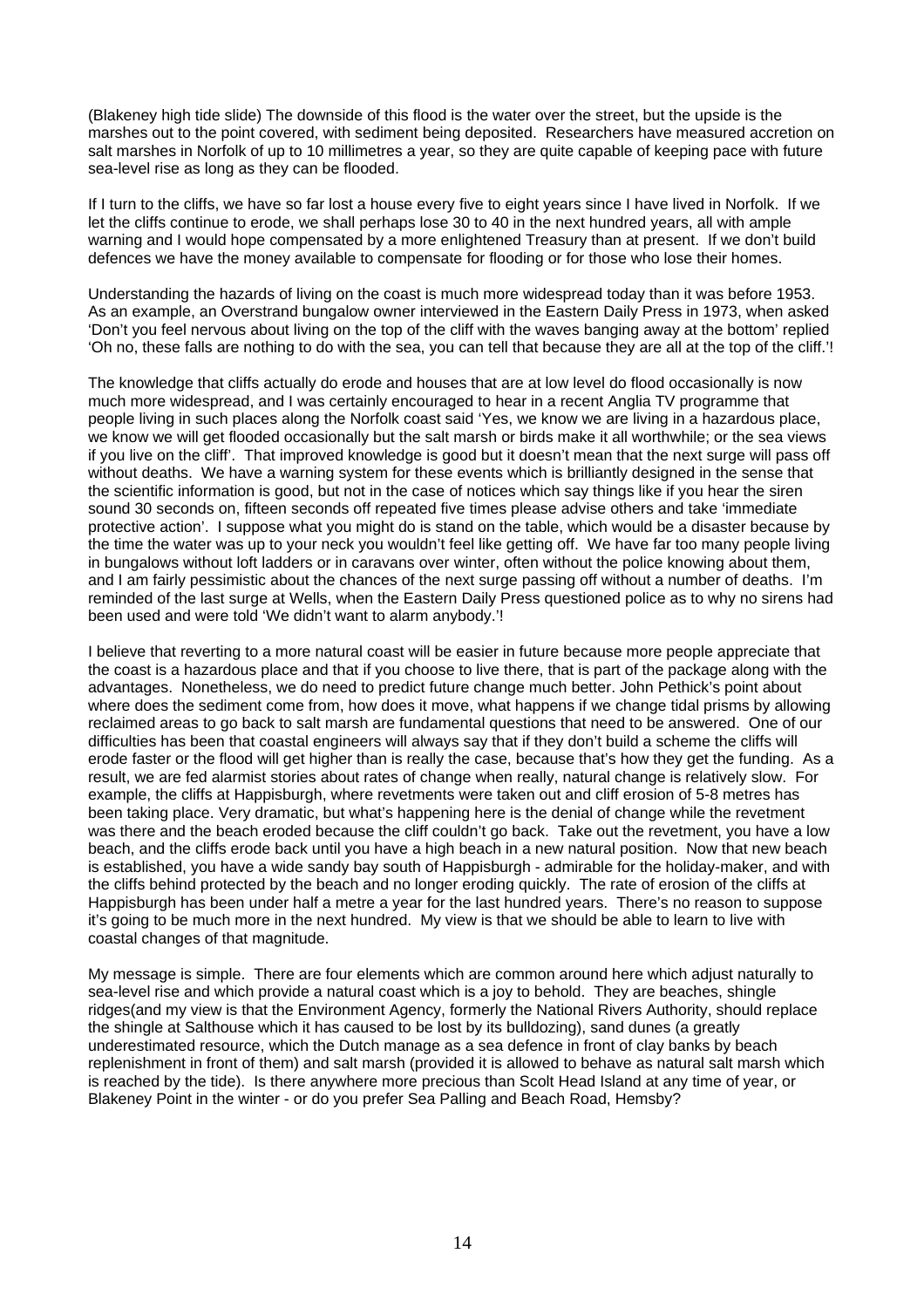## **5 Wildlife and Coastal Change**

## *Peter Lambley, Conservation Officer, English Nature Eastern Team*

There are around eight different conservation designations on the north Norfolk coast, including the potential World Heritage Site - no wonder it's been sinking as sea-level rises!

There are many species that are perfectly happy with the changing coast, but there is also a group of species for which the situation is rather different.

Change is nothing new to the wildlife of the north Norfolk coast. The coast has been retreating in places examples are Brancaster, where we see the remains of a forest of bronze age or earlier, and Holme timber circle. Habitats and species have had to adapt to change for a very long time.

(Blakeney Point slide)- There aren't many sites in Britain where the vegetation, and the fauna associated with it, is adapting to changing geomorphology - to the changing dunes, saltmarsh and so on. As the land develops, so does the vegetation. This is seen very well at both Blakeney and Scolt, with dunes colonised by marram grass and saltmarshes in between. Sand flats on their own are not without interest, with wading birds and seals - these animals actually need change. One of the recognised features of the new European Union designated marine SAC (Special Area of Conservation), which is in development, is glassworts colonising sandflats. Mudflats are not just important for plant life but also for little molluscs, such as hydrobia, which waders such as knot feed on. Another European feature is Atlantic salt meadows, which we know as the meadows covered in sea lavender - the middle saltmarsh, as they used to be called. Again, all these need a changing coast.

Many plant species such as prickly saltwort and sea holly are adapted to conditions where sand builds up in low dunes. We normally think of terns as requiring protection, but Little Terns like open, mobile beach conditions with little marram. After a breach in the 1970s, marram was planted on Scolt because the old Nature Conservancy Council believed this was the right thing to do. Nowadays we recognise that Scolt is essentially best left to develop in its own way. Natterjack toads also need unstable, changing situations because they compete with common toads which don't do very well in such situations.

Coastal cliffs may be where many of our native weed species originated and are very important for many beetles and other species. Eroding cliffs with seepages and so on are very important for wildlife. The recently discovered barbastelle bats in north Norfolk seem to spend much of their time hunting along these cliffs, so even animals not normally associated with coastal change may use these habitats. The vegetated cliffs of the Norfolk coast, covered with kidney vetch and so on, are one of our largest areas of grassland in the county.

Those are some of the plants and animals that need change, but this aerial photo of the RSPB reserve at Titchwell reminds us of the importance of the freshwater element on the coast, principally for birds. The area was flooded in 1949 when sea defences failed and reverted to saltmarsh, but Titchwell was restored to freshwater marsh in 1973. The area to the west, also flooded in 1949, remains as saltmarsh.

An aerial photograph of Holme shows another reserve important for many species, including the grazing marshes at the back for species such as Brent geese. The reserve is perceived to be threatened by erosion of the area in the middle, where the Norfolk Wildlife Trust's building is. Again, coastal change implications here are not so simple.

At Brancaster (aerial photo), we have a marine SAC on the seaward side and a freshwater marsh which is important for birds on the landward side. We have a conflict in the European Habitats Directive.

There are also other features like this half-moon lagoon at Cley. Lagoons are priority habitats which don't look much and have only a few species such as the starlet sea anemone but in European terms they are very important. What do you do, as most of these sit behind some form of defence?

Freshwater reed beds are extremely important for a few species. Bitterns seem to have a very good lobby, even attracting Ministers. Bitterns used to be a species very much of the Fens as well, but we have to accept there are now very few freshwater sites left for bittern in Britain and most are on the coast. These are now nationally rare and important species and we have to do something to try to protect them.

Vast flocks of wintering wildfowl such as Brent geese and widgeon come down to grazing marshes. Blakeney Freshes, shown in this slide, are reasonably well protected at the moment but John Pethick is quite concerned about this area in the medium term, or perhaps even the short term.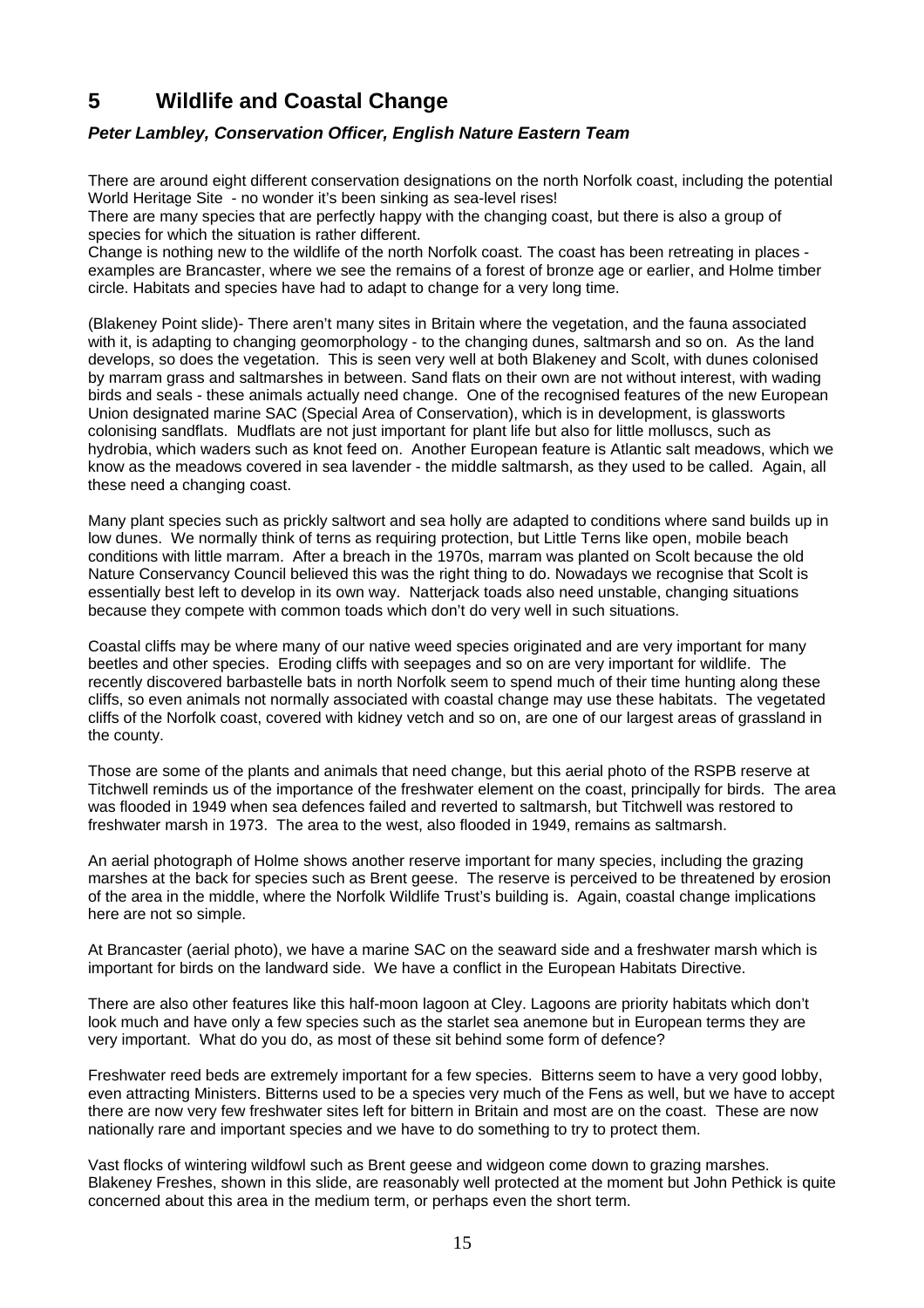The lapwing is an example of a species in decline in Britain. Grazing marshes, particularly where water levels have been raised, are an important habitat for trying to restore population levels. This also applies to other species such as pintail and teal.

We have a situation at Cley with a shingle bank- a European feature - with lagoons behind it and freshwater marsh behind these. What do you do in such a situation? There has been a lot of debate, and the general consensus of the conservation bodies is that the only option in the short to medium term to protect the overall interest of the area is to allow the shingle bank to be much more natural - completely natural if that was possible, but there may have to be an element of maintenance. We see the need in the medium term to protect the freshwater interest. In the longer term there may be the possibility of creating freshwater sites in other areas such as the Fens, but that won't happen in the immediate future. This is why we've come to the view that a new seabank at this site is the best solution which would also benefit residents, although this is not the main priority of English Nature. This scheme hopefully will protect the freshwater interest but allow the coastal processes to operate, at least in the medium term. The shingle bank will retreat at about a metre a year as it has done for centuries, the lagoons will be there for quite a long time and we will still have the bittern. The shingle bank should be maintained in a natural way.

At Brancaster, the situation is one where the existing line of defence is not sustainable and there is agreement on the need to realign the sea wall. This has implications for the European Habitats Directive which we have to take seriously. The changes would be a net loss of the bird interest, with enhancement of marine interest but at the expense of the freshwater interest. Long discussions between MAFF, the Environment Agency, English Nature and others have come up with CHaMPs (Coastal Habitat Management Plans) which are an attempt to produce an inventory of features, a list of conservation objectives, a statement of shoreline evolution with regard to coastal processes and changes to coastal defence options. We have to understand the coastal processes, draw these into the debate and try to identify the features which can and cannot be protected in situ.

One of the things we want to try to do is look at replacement habitat in the long term. The sort of criteria we need to look at in relation to replacement habitat are that ideally it should be as close as possible to the area where it will be lost, and preferably at least within the north Norfolk coast. CHaMPs will have to be part of any SMP. We've produced a draft CHaMP for the north Norfolk coast and English Nature and the Environment Agency have got money from Europe for a 'LIFE' Project to look at how we manage nature conservation on coasts that are changing, like the north Norfolk coast. In the meantime we have to accept that there are going to be problems at places like Cley, Salthouse and Brancaster where we are going to be looking at solutions for the short to medium term. Habitat creation work with Lord Buxton at Stiffkey has shown that freshwater habitats can be created elsewhere. It is going to be a long process but I think this is the way forward in managing freshwater interest on the coast.

Finally, anybody involved with nature conservation along the coast has to understand that there are people on that coast as well, and in any discussions and development of policy which take place you have to bring the local people in. I think a conference like this and the Norfolk Coast Project itself can play an important role in this process.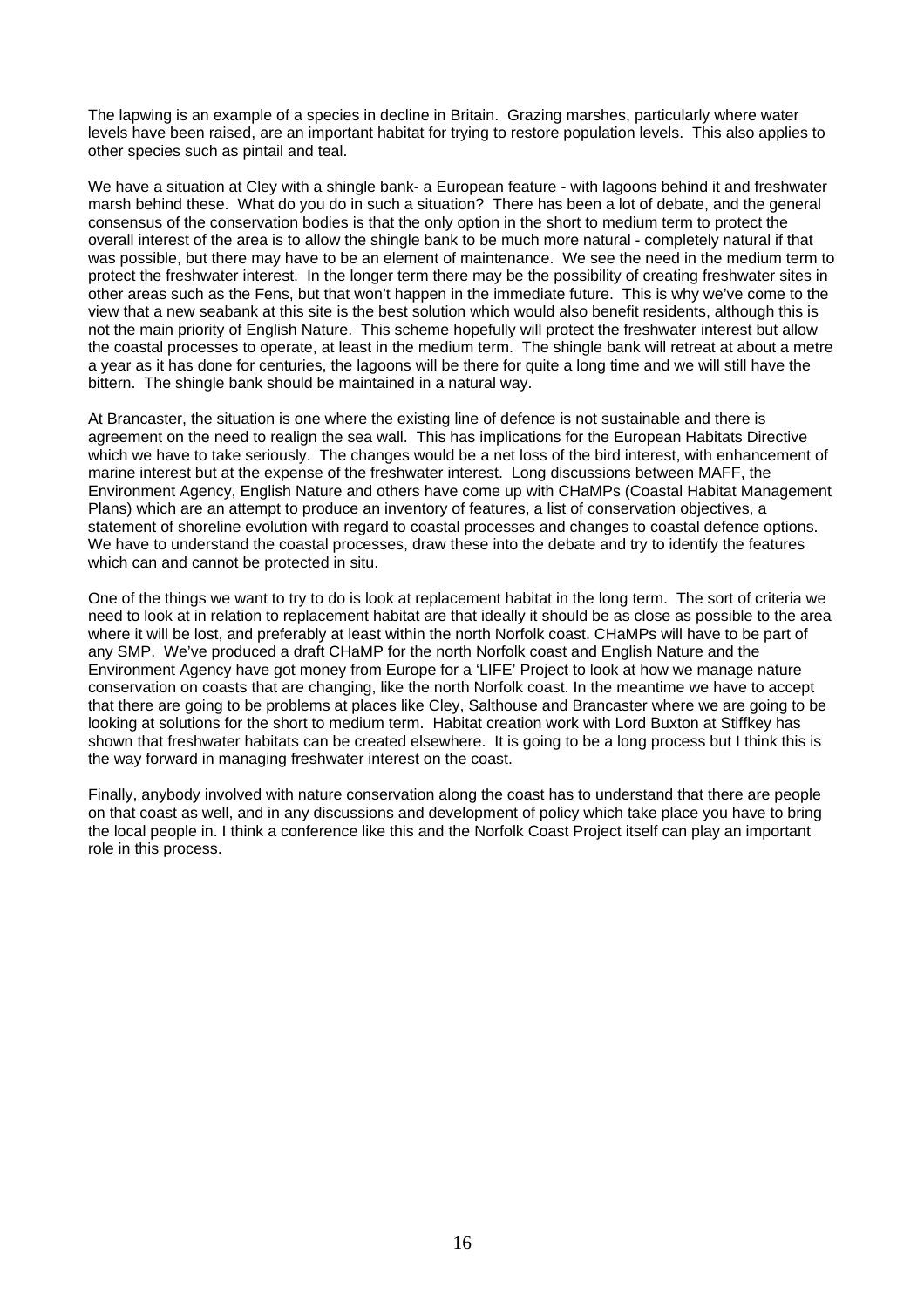## **Question and answer session:**

*Q How can we improve the flow of information between the people living on the coast and the organisations responsible for coastal planning and management? What could be done in general to improve the consultation process for shoreline management plans?* 

*Clive Flanders* - It is certainly a two way process and we should not wait until the formal review of SMPs is underway. Certainly the sub-cell groups would be grateful for any advice and updates rather than wait for the full SMP to come out. On a reciprocal basis we could also think about how to disseminate information about implementation work which is going on in the sub cells, to keep the people living on the coast updated. I think this is an area in which we are slightly deficient at the moment and which we could give some thought to.

*Peter Frew* - This is an area we have been involved in to some extent in the past and perhaps it could be developed. All the way round the coast there are parish councils, although I have only been to speak to one or two of them. Certainly, if a Parish within the North Norfolk District Council area wishes to have someone along to talk to them about coastal issues and coastal management either myself of one of my colleagues would be more than happy to come and talk, and also to listen. As Clive said, it is a two way process. We had tremendous problems when we were in the first generation of SMPs in actually getting people to respond. It seems strange that we have a very fundamental plan that has been put forward and yet we have to chase and chase to get the responses back from organisations. Without that response we can't really put together the plan and make it representative of everybody on the coast.

*Jim Long* - I think that is an excellent idea. I am sure that parish councils would like people to talk to them but I think each parish council is too small. I think something rather like the Quiet Lanes (pilot initiative) where they had a venue and people came to that venue to listen to what was going on would be better. I would welcome something like that in the north Norfolk area, as other representatives in other similar areas probably would. If someone were to come along and say what was happening, I think it would be much easier then to get back from the people their opinions on a one to one basis. I think it is unfortunate that in Norfolk the people are fairly reticent and unless you get them in fairly small groups you don't get much feedback.

*Q Is it possible, when the draft plans are produced, to produce them in a form that is more understandable? They are very technical documents - could they be made more accessible and understandable to non specialists or is that going to be impossible because the subject is too technical?* 

*Peter Frew* - They are certainly very complicated documents. The ones I have been involved with have run to several hundred pages. Summary documents have been produced for the final versions of some but in that respect it may well be that it is appropriate we produce summary documents at intermediate stages as we go though the phases of the review. Those may well be more understandable and of greater help in the consultation process.

*Q There is an idea of including compensation in cost benefit analysis for shoreline management and there was also a question about whether MAFF was the right government department to decide this. Is there a prospect of a change of policies and a change in the way shoreline management planning is done from the present system to enable it to be more responsive and incorporate local views and priorities more effectively?* 

*Clive Flanders* - Compensation is certainly an area where the Environment Agency is not very happy about the government stance. Last year the government, in its response to the Agricultural Select Committee reinforced its view that there should be no change in policy on compensation. This gives us a great deal of problems in actually implementing schemes, not only on the coast but even more so potentially in estuary situations where you can have something like 20 or 30 Brancaster scenarios, so it is a big problem. At the moment we are looking at the issue of compensation measures in terms of potential overall costs of implementing managed realignment policies, through the Association of Coastal Authorities Group, in order to bring to the Minister's attention whether we are looking at say £50m nation-wide or £500m. The Environment Agency has also been talking to some MPs who share this desire to establish what we are talking about in financial terms, so that we can take this back through the Ministry of Agriculture, Fisheries and Food (MAFF) to see if we can move forward on this issue. Things won't happen overnight so in the meantime it would be naive to think we can move towards another funding scenario. It is quite firmly established that our grants are currently awarded by MAFF and obviously the Environment Agency or its coastal partners can't ignore that fact, but nevertheless we aren't happy with the compensation situation. We are doing what we can to see if we can make inroads into this complex situation.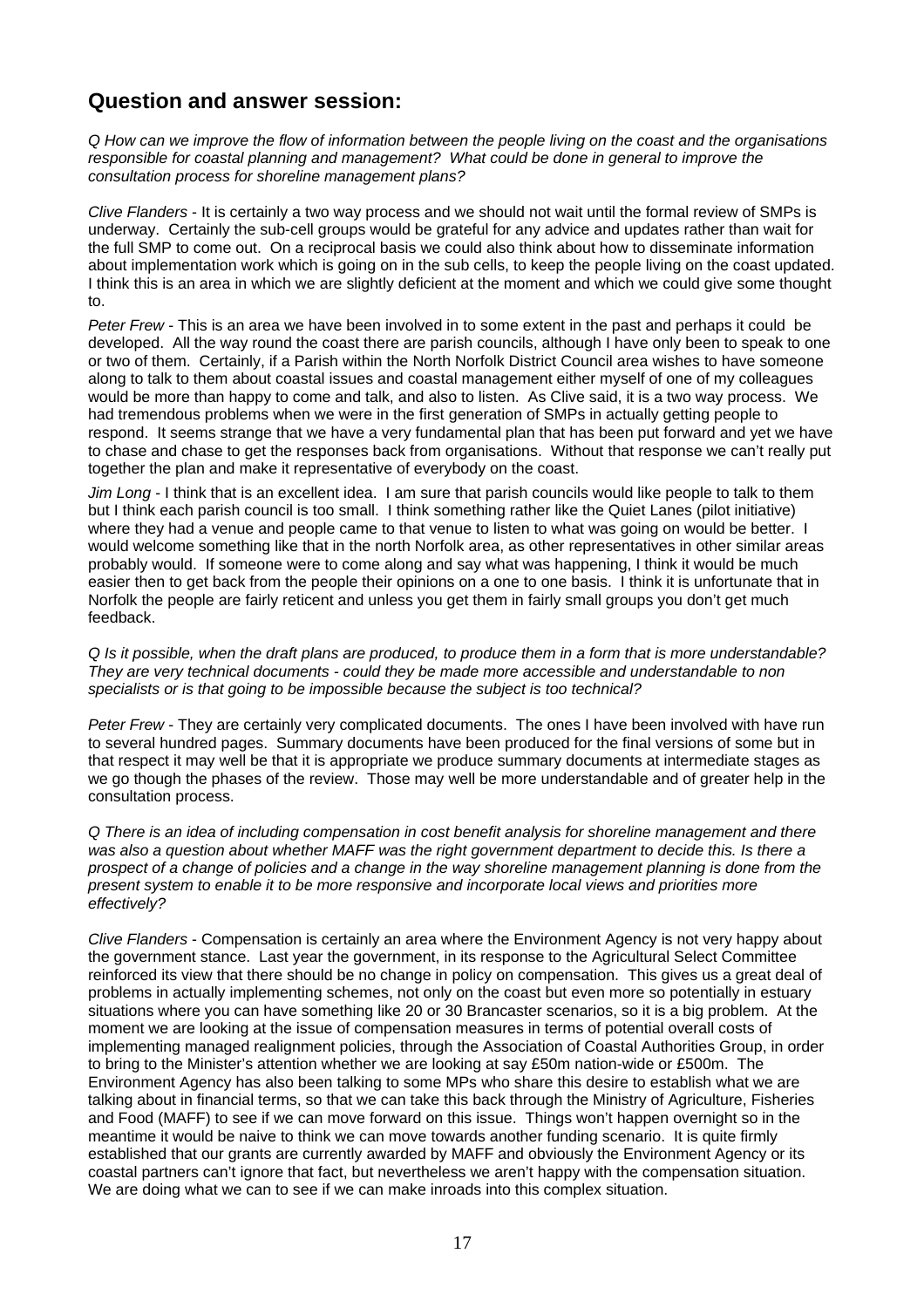*Keith Clayton* - It used to be the Department of the Environment which looked after the high coast - which the local authorities look after now - and MAFF looked after the low coast. That was a bit of a nonsense in some ways and got upset by the situation at Whitstable where the sea wall was both protecting the coast and stopping flooding. By a sleight of hand which I don't think was debated in Parliament or approved by anybody I know about, MAFF suddenly acquired the whole lot, in 1985 I think. I don't see why another bit of sleight of hand shouldn't get it back to the Department of the Environment, where it would be much more appropriately placed, because most of the coast we are talking about is not agricultural at all. In any case, the agricultural equation is nonsense. Look at the erosion of Norfolk cliffs - for £500 worth of agricultural land you can get £50,000 of beach feed material, so the more erosion the better.

*John Pethick* - I was an adviser to that select committee last year and we put forward the proposal that MAFF should give up the coastal portfolio and hand over to DETR. It was argued very closely, with both DETR and MAFF feeling there were reasons for and against. It was almost there but in the end the idea was rejected. MAFF have a vested interest in looking after agricultural land on the coast and DETR in my view would be much better. The point is we were almost there and we should keep pushing on this. The second point is that this business of compensation seems to be altogether too short term - we ought to be thinking very long term about the coast. Again in the select committee we were suggesting that instead of scales of 5 and 10 years, the timescales of practical politics, we ought to be thinking about the next 500 years or at least the next 200 years. We ought to be thinking not so much about compensation but about breaking the chain of ownership on the coast. When people are living in houses (on the coast), when one is sold some other poor soul continues this chain of ownership in inappropriate locations and we do have these inappropriate developments. Take Skegness, with thousands of old people's bungalows all below high tide line. How do we get rid of that? Well, you wait for people to die and try and get the phasing out over long time periods rather than compensating and moving people out. Phased retreat over centuries is the answer. We need to grasp that nettle now but I fear that what will happen is that we will go right up to the wire and then there will be a catastrophe.

*Keith Clayton* - I did mention my worry about the warning scheme, which is very weak at the delivery point and in terms of education of people. You talked about bungalows at Skegness - East Lindsay District Council actually sent a leaflet round 500 bungalows on an estate saying if you live in a bungalow, get in touch with your nearest neighbour with a two storey house to go there when there's a flood, which is not rational advice at all. I seriously believe that at least 3000 people will drown in the next repeat of 1953. The reason is that at places like Mablethorpe summer bungalows which were not occupied in winter in 1953 now have central heating because they got compensation from the Lord Mayor's Fund and are now occupied all year by old age pensioners like me who can't climb onto the roof.

*Q There still seems to be some confusion over the roles of the Environment Agency and local authorities and the difference between erosion control and flooding control, and also whether Anglian Water has a part to play in this. Obviously there are lots of organisations involved and it is not always clear what they all do. Could Peter and or Clive clarify what the Environment Agency and District Council actually do?* 

*Clive Flanders* - In broad terms, the Environment Agency has responsibility and powers for flood defence in low lying areas whereas District Councils generally have the responsibility for coastal erosion i.e. the cliff type scenarios. It's not quite as simple as that because in the case of the traditional seaside resorts the District Council has the responsibility of looking after the promenades and sea walls there. Anglian Water are a private company and possibly confusion has arisen due to their input around the Wash where they are probably predominantly interested in water quality issues.

#### *Q But even though the Environment Agency and District Councils have different responsibilities, those are still combined effectively within shoreline management plans?*

*Clive Flanders* - Yes, they are now. As Peter Frew said earlier, we used to "do our own thing" and the National Rivers Authority, as it was then, was only interested/responsible to a certain point along the coast and then it was "over to the District Council". Now we work in conjunction with District Councils and hopefully arrive at policies which are far more sustainable.

*John Pethick* - It appears to me that the shoreline management plans suffer from one big problem which is that they have the responsibility for the shore without the responsibility for the coastal management beyond the shore. They can't do anything about inappropriate development and therefore all they can do is say we will have to defend whatever is there. As soon as you defend, you encourage more people to build in those areas despite government guidance. Councils simply cannot withstand the pressure, so we get more and more inappropriate development and more and more risk. Look at Canvey Island - 86 people killed in 1953 would seem to be a message to move everybody out but since 1953 there has been £40 billion of investment in Canvey and all below the high tide line. SMPs cannot do anything about that and are totally ineffectual.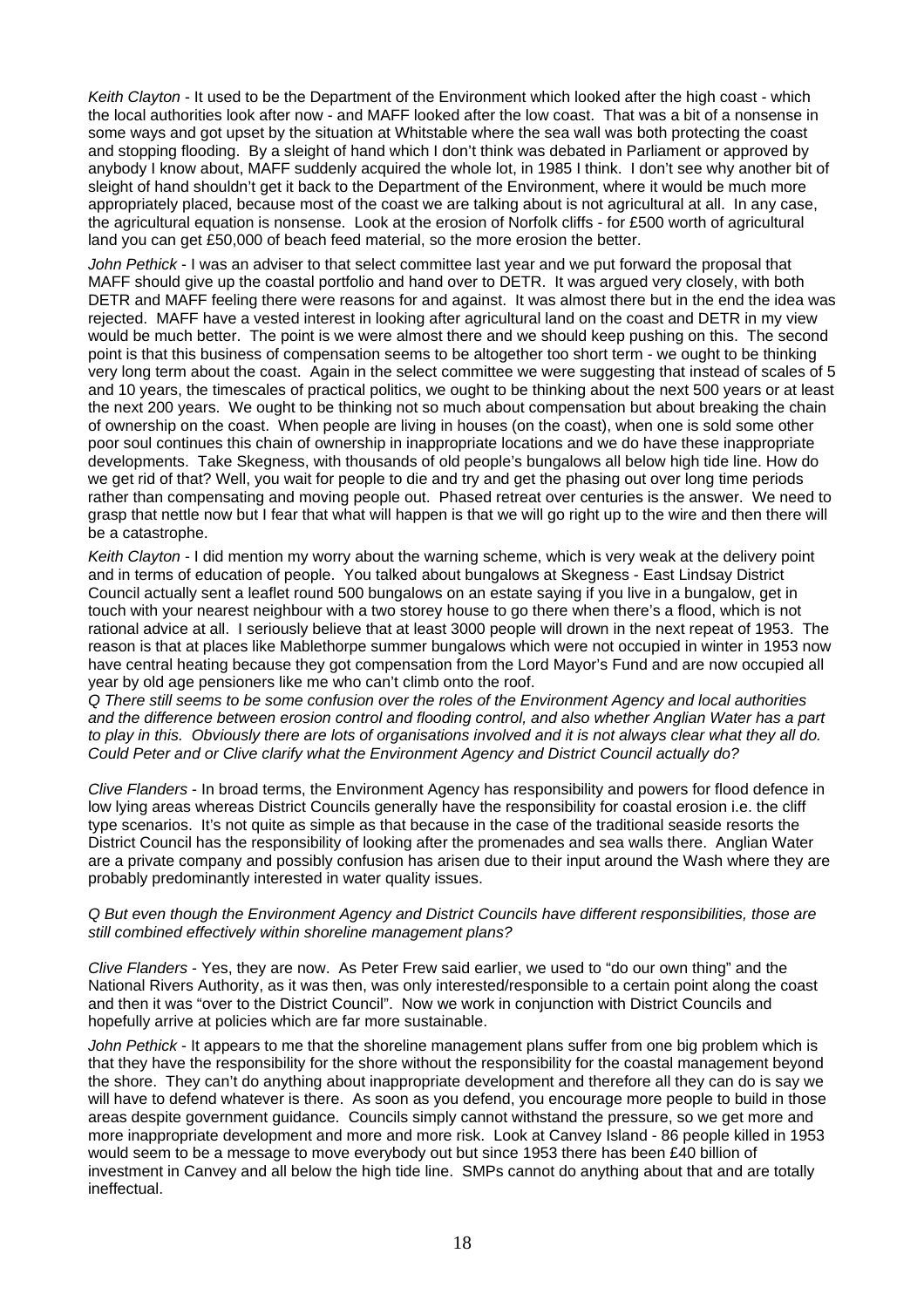*Peter Frew* - I largely agree in that respect - they do look at that very narrow strip of shoreline. When North Norfolk District Council was looking at the coastal management strategy we looked at how far inland we should go. A colleague was on the panel which put together the MAFF guidance and at one stage they were going to go about 1 kilometre inland but they thought it might cost too much so eventually just advised everybody to look at the shoreline. Most people recognise that is inadequate and we need to look more deeply into the problems than that. Certainly the Local Government Association has recognised that with its coastal issues Special Interest Group and North Norfolk District Council is looking at how to mirror that in its own district. That doesn't solve the general problem because unless the guidance is changed when it comes out, hopefully in 6-9 months, we will again be looking at the single issue of the shoreline and how it is defended. It's to be hoped that MAFF might look a bit deeper than that.

*Peter Lambley* - It might be that the wildlife has set a precedent over this with CHaMPs (coastal habitat management plans). These are essentially coastal zone management for a very specific interest and may be used as examples for more general coastal zone management.

*John Pethick* - If they had statutory power, yes, but they don't have that power. All this is just guidance. Councils can't resist the bottom-up pressure which is coming for development in these places.

*Q Peter Frew mentioned the integration of Shoreline Management Plans and the Local Plans in his talk so*  what we are talking about is an integration of various different plans and strategies, certainly between the *Shoreline Management Plan and the Local Plan if you are talking about development control. Maybe there are other operations as well that need to be integrated and perhaps I could throw in dredging at this point.* 

*John Pethick* - I was very worried about what Keith was saying about beach nourishment being a good thing, if not quite a panacea for all ills. But where does the material come from? If we start dredging the offshore banks then we let waves come through and we get more coastal erosion. Where are the sediment sources? Keith talked about the Dutch model, but they dredge from immediately offshore, deposit it on the shore, get more erosion, the sand moves back, they dredge it out again and so on. They are actually causing more problems than they solve with their beach nourishment schemes. That was what I was hinting at with the Lincolnshire shore schemes. There are big problems about dredging as a source of sediment for beach nourishment. With navigation dredging we have another tin of worms that I won't open up at the moment. Where does our sand come from? Well, the only places are close to shore at the moment and that causes problems.

*Keith Clayton* - If we could get it from further off shore, we should and you exaggerate the Dutch issue. When they wanted to build Europort they came and dredged the gravel from just off Great Yarmouth!

*Clive Flanders* - Hopefully the North Sea Sediment Transport Study will start to address these questions. This is one example of a region-wide initiative whereby we will be looking at offshore sediment sources so that dredging licence applications can be looked at in a much wider perspective. How successful we'll be I don't know but the problem is recognised and we are working towards solving that one.

*Q John Pethick's presentation sparked several points and questions. One is about sediment transport whether the North Sea Sediment Study would be enough to find out about sediment transport and what other means might be used. Is radioactive labelling a possibility, or the idea of overlaying sediment transport maps with tidal stream maps to find out more? Are other techniques possible?* 

*John Pethick* - We would love to use radioactive particle tracing but we're not allowed to, even thought it is safe and we can use half-lives of only a few days. We have being trying to develop other forms of tracing but we have a big problem in that we're talking of maybe a 500 year pathway between say Lincolnshire and Norfolk. The other way is volumetrically and we need a lot more seabed surveys to be done for this. We can't do this with aerial photography or LIDAR as we are talking about fairly deep down, as much as 10 metres. We need very expensive, regular seabed surveys to see the sand wave movements and trace them volumetrically so we can follow the pattern.

*Q Does sediment transport at Blakeney work in opposite directions depending on the coarseness of the sediment i.e. does the shingle still move east to west while the sand goes the other way? And do you need sand accretion from the west before the shingle moves towards the west?* 

*John Pethick* - Yes to the first point. I'm not sure I understood the second part. In the Blakeney area, I think sand does move from west to east. The shingle does move from east to west but it is not coming from anywhere or going anywhere - it just tends to shuffle around generally. There is no source of shingle - the shingle on Blakeney is fossil, dumped there in the early glacial period - there is none or very, very little shingle coming in. But if you were to dump a large lump of shingle at Weybourne it probably would move westwards.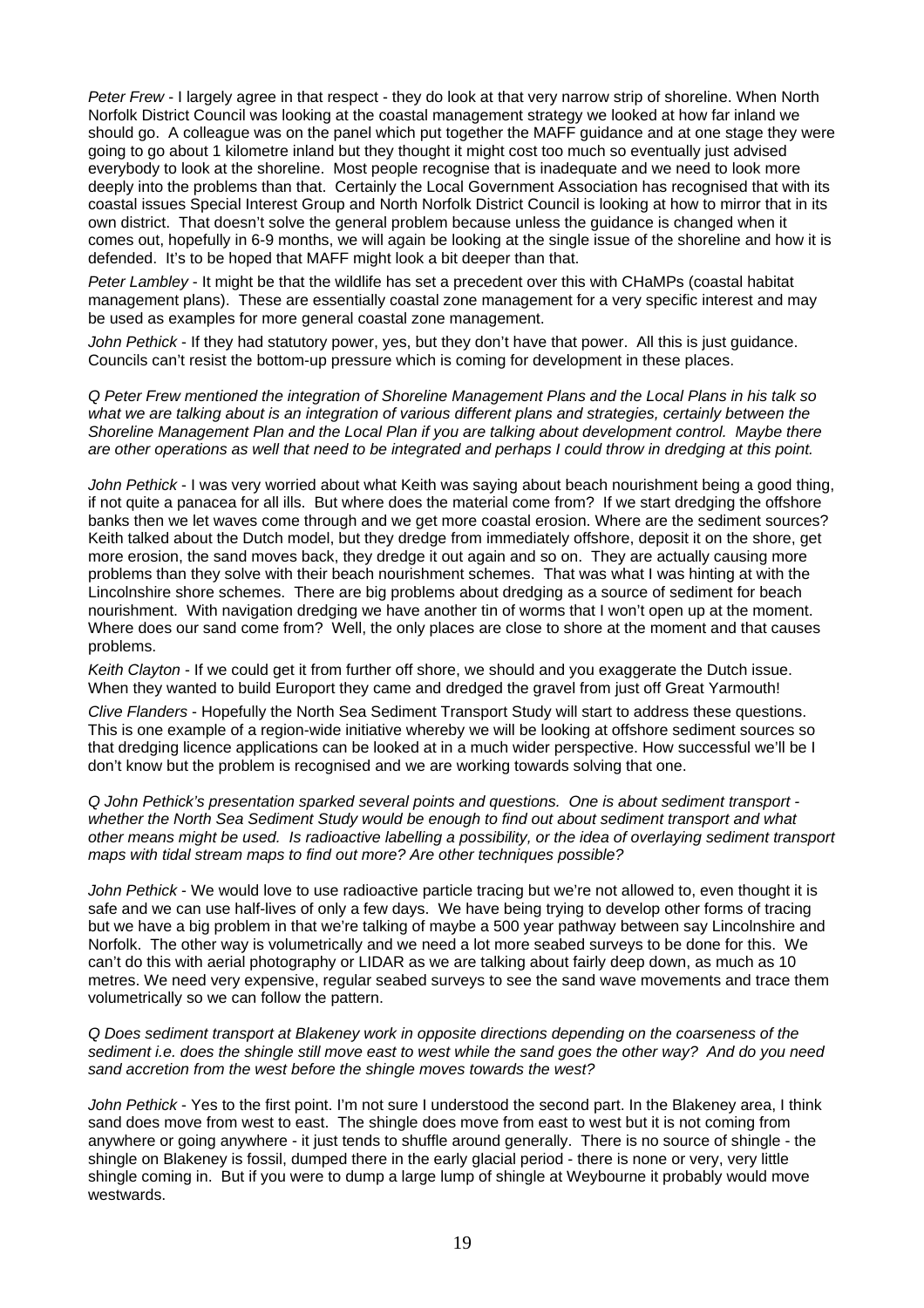*Keith Clayton* - Yes, I agree, the shingle ridge was pushed forward by the waves as the North Sea rose after the last ice age. During the last ice age only 15-18,000 years ago the sea level was around 120 to 140 metres lower than now and the present North Sea was land. As it filled up and the waves moved forward, you had a coast of shingle which has moved, becoming the present coast. There is a small contribution from the cliffs but it doesn't account for the volume of the shingle bank.

#### *Q Does Professor Pethick believe that the proposed managed retreat at Cley and Salthouse may cause the coastline to advance, as this scheme is an experiment?*

*John Pethick* - No, I was careful to say that the Blakeney-Cley-Salthouse problem was quite distinct from the rest of the coast because here we have an estuary that is lying parallel to the coast and at the moment it is in equilibrium. We have the right amount of tidal discharge for the entrance area of the Blakeney estuary and this has grown up because of man's influence. Because of the reclamation in the 17th century, the estuary was deprived of half of its tidal discharge and so it grew an extension, and that is what we see today. One possibility would be that if you restored the Salthouse-Cley saltmarshes, the far point of Blakeney might actually erode back again, because you would get a much bigger tidal discharge coming out and would need a much wider entrance area, causing far point to erode away. Consequently we have advised the Environment Agency that the Salthouse-Cley marshes should not be restored. I am not a passionate believer in going back to the halcyon days of medieval times when there weren't many people around and the coast was doing its own thing. We should listen to what people want and try to redesign the coast for our own good. Even if it is not natural, as it was in the beginning, we can manage the coast to make it work for our particular needs. In this case I think we ought to look after the Salthouse-Cley marshes in order to preserve the bits of Blakeney we like, rather than restore it and lose those bits. In other cases it will be different.

The reason I am worried about Blakeney Freshes is that the Glaven wants to go straight out through the Blakeney ridge into the sea but it is diverted. It goes along behind the ridge in front of Blakeney Eye along the Blakeney Channel. The Blakeney ridge is moving back into that channel and the Environment Agency dredge it out. If we carry on dredging out the channel but allow the rest of the ridge to roll back it is going to break its back, which will allow the Glaven to go straight out to the sea. This could have the effect of Blakeney Point becoming an island. We could however divert the Glaven through the Blakeney Freshes where it used to run. You would lose some of the freshes, but that would be a long term sustainable solution. At the moment, I understand that the plan is to carry on dredging the Glaven channel for the foreseeable future, which I regard as unsustainable.

*Keith Clayton* - The foreseeable future in that case is no more than about ten years. All you're doing is putting off for ten years a decision you ought to take now.

*Q Historical evidence suggests that Blakeney Point was growing and the channel moving westward in the 16th century and the marshes at Salthouse were not reclaimed until the mid 17th Century so there was already evidence of westerly growth before reclamation of the marshes.* 

*John Pethick* - The studies we have done show that the growth of Blakeney Point post-dates the reclamation of the marshes so I would be keen to see any evidence you have to the contrary.

*Keith Clayton* - There is a further complication anyway, because we are talking about a tidal prism (the amount of water moving in and out on the tide) which is dependent on saltmarsh height, and they are much higher now than 200 years ago. Areas which were being flooded to some depth 200 years ago and adding to the volume of that flow are now flooded less deeply so there is less flow. John at one point referred to a selfsustaining system, with the ebb tide delta building out, producing a bigger tidal prism, so producing a bigger ebb tide delta, which will carry on forever. But it won't go out forever, because the saltmarshes will accrete and reduce the tidal prism in that way . It will self-stabilise in the end.

*Q Does conservation take precedence over people in other European countries as it seems to on the north Norfolk coast?* 

*Peter Lambley* - I have only limited experience of the low countries and I don't have the details. What is clear, though is that if you look at the saltmarshes of the north Norfolk coast, in most instances they are far better and more extensive than those on comparable coasts. Other than the Frisian Islands, the Dutch and German coast has been heavily modified - essentially they have lost the upper saltmarsh in most instances and in fact there are massive concrete walls there. The thing about the North Norfolk coast, allowing for the fact of influence by man over the last 400 years, is that it is essentially a much more natural coast than those others until you get round to the Danish coast. I think that Britain takes European legislation more seriously than some countries. The LIFE project will be sharing experiences with the Dutch, German and hopefully the Danish to try and get a better understanding of how wildlife can be accommodated in these dynamic situations. You can't work in conservation without considering the human factor. Brancaster is a good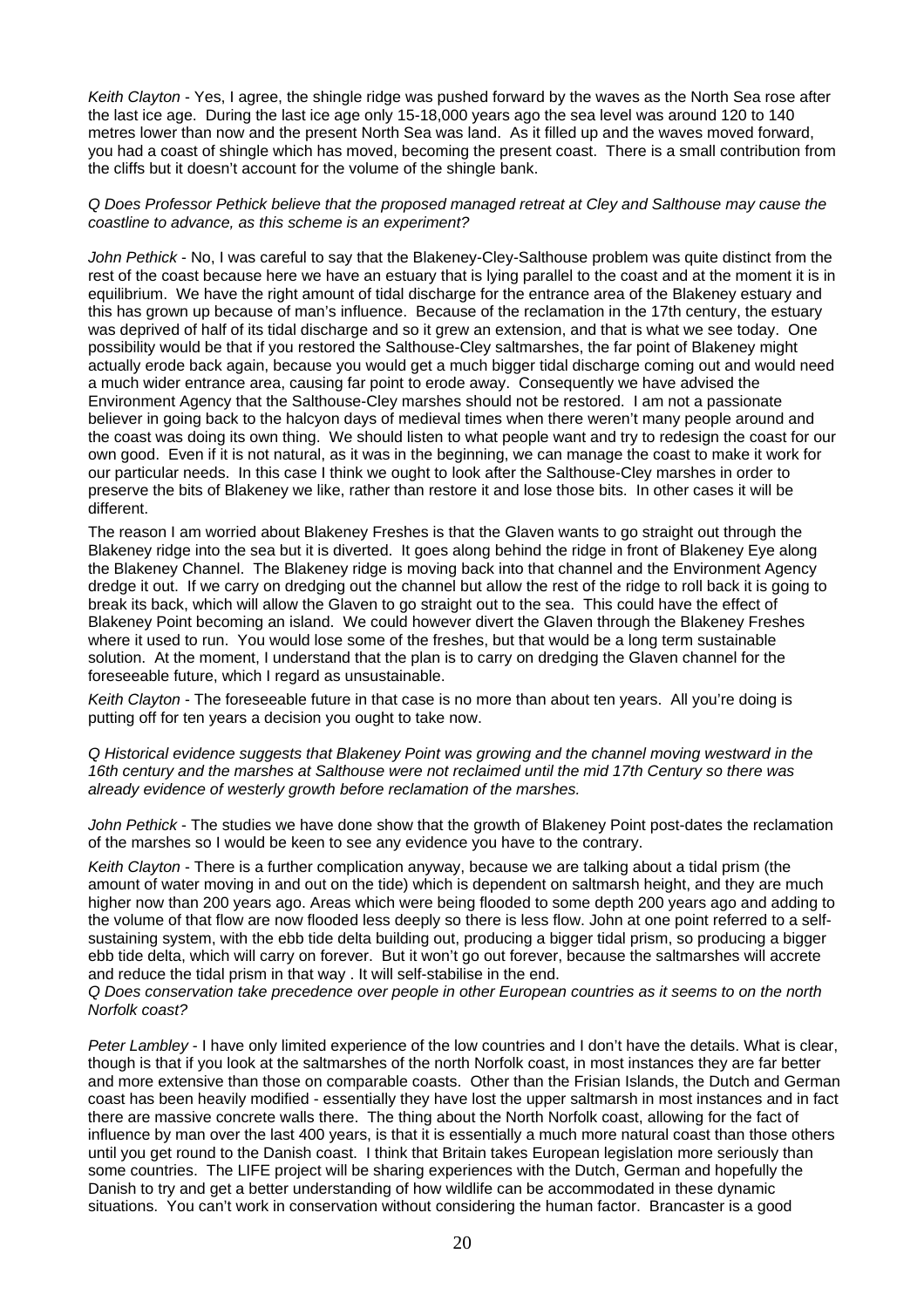example, where the agencies and local people have got together. We're not there yet but I think we've got something we can all live with and in a sense we're working towards a designer coast that John Pethick talks off. Blakeney probably has further to go but the Agency did make a big effort to get public participation in those discussions and the conservationists were just one of a number of people involved.

*Q Coming back to a more general issue of coastal management, if we do look towards restoring the coast to a more natural state, and we do it by a sort of medium term protection for wildlife habitats in some cases, is that going to produce long term results we don't want? Also, what sort of timescales are involved? We have heard that some of these features have been developing for hundreds of years. Are we going to have to wait for hundreds of years to see the results of schemes we undertake now?* 

*Keith Clayton* - If we are talking of the likes of saltmarsh then the National Trust undertook an experiment a few years ago on an island in the Blackwater estuary and had saltmarsh plants growing within a couple of years, and it is now a perfectly good saltmarsh.

#### *Q Is that enough to tell us what will happen to the overall shape of the coast?*

*Keith Clayton* - No, you will never meet an academic who doesn't ask for more money for research and it depends on how certain of the facts people want to be. In principle this coast has looked after itself for 5,900 years and it is only in the last 100 years that we have started playing about with it so it probably won't take it very long to get back to the point where it will look after itself for the next 5,900 years, until the next glaciation takes place and the sea level falls.

#### *Q But some of the enclosures of marshes took place several hundred years ago. Is the coast not still reacting to those changes in some cases?*

*Keith Clayton* - I would argue that there are present day instabilities that you can trace back to some of those changes. Overy Sailing Club gets very upset because its sailing water gets more and more shallow - what is happening is that a flood tide delta is developing because you have not got enough water going in and out to clean it out, because there is too much of the marsh enclosed. Am I right John?

*John Pethick* - Yes, I think so, and as an example of the way in which the coast might respond quickly, the Titchwell breach of 1949 now has a nice big delta in front of it and the saltmarshes restored. Everything was going very nicely until the RSPB came along with their lagoons and reclaimed it again - and now they wonder why the coast is eroding there. It is because they made those lagoons - they are a modern form of reclamation, and we have to be very careful about this form of conservation which produces these physical constraints upon the coast.

#### *Q In the Salthouse situation, if the new clay bank is built and the shingle bank is left to reprofile itself naturally, how long will it take it to roll forward to the new clay bank?*

*Keith Clayton* - In some ways I'd be pleased if it was going to be left alone, but it's going to be messed about with in an attempt to keep it going with too little shingle, and this is the problem with that scheme. If you don't put that shingle bank right it will eventually move landwards faster because there is less shingle in it than the rest of the bank, so not only will you have a bump where the Glaven channel is being dredged out, you will also have a deeper bay at Salthouse itself and this means that shingle will move into that bay from the Blakeney and Weybourne ends, so those beaches will be dragged down and will start joining the general deteriorating condition of the bank. This will speed up the Glaven breach as well as cliff erosion and beach loss at Weybourne. If you don't do something about putting back the shingle which has been lost since 1953 when bulldozing of the bank started, you have an inherently unstable and therefore unsustainable situation, and one which MAFF should not fund.

*Peter Frew* - Using a scheme which was referred to earlier as an example, at Happisburgh cliffs we had defences constructed in about 1959 which were taken out in about 1992 on safety grounds, and since then we have seen some very rapid erosion and have lost some more defences since. To answer the original question about effects and timescales, I think what you see is a number of effects - you see a very short term catching up process, but there has to be continuing monitoring because beyond that I'm sure there will be longer term effects, which you may not be aware of straight away.

*Keith Clayton* - Yes, even the fact that you may do nothing or undertake managed retreat doesn't mean that you stop monitoring. We must know what's happening. Until recently we didn't know what was happening nobody ever measured the profile down a beach until about 25 years ago, they just used maps.

*Q This is really a plea from people who don't live on the north Norfolk coast - the strip between Holme and Weybourne - which seems to get an awful lot of attention. Are there implications for wildlife on the rest of the coast and if so what are they?*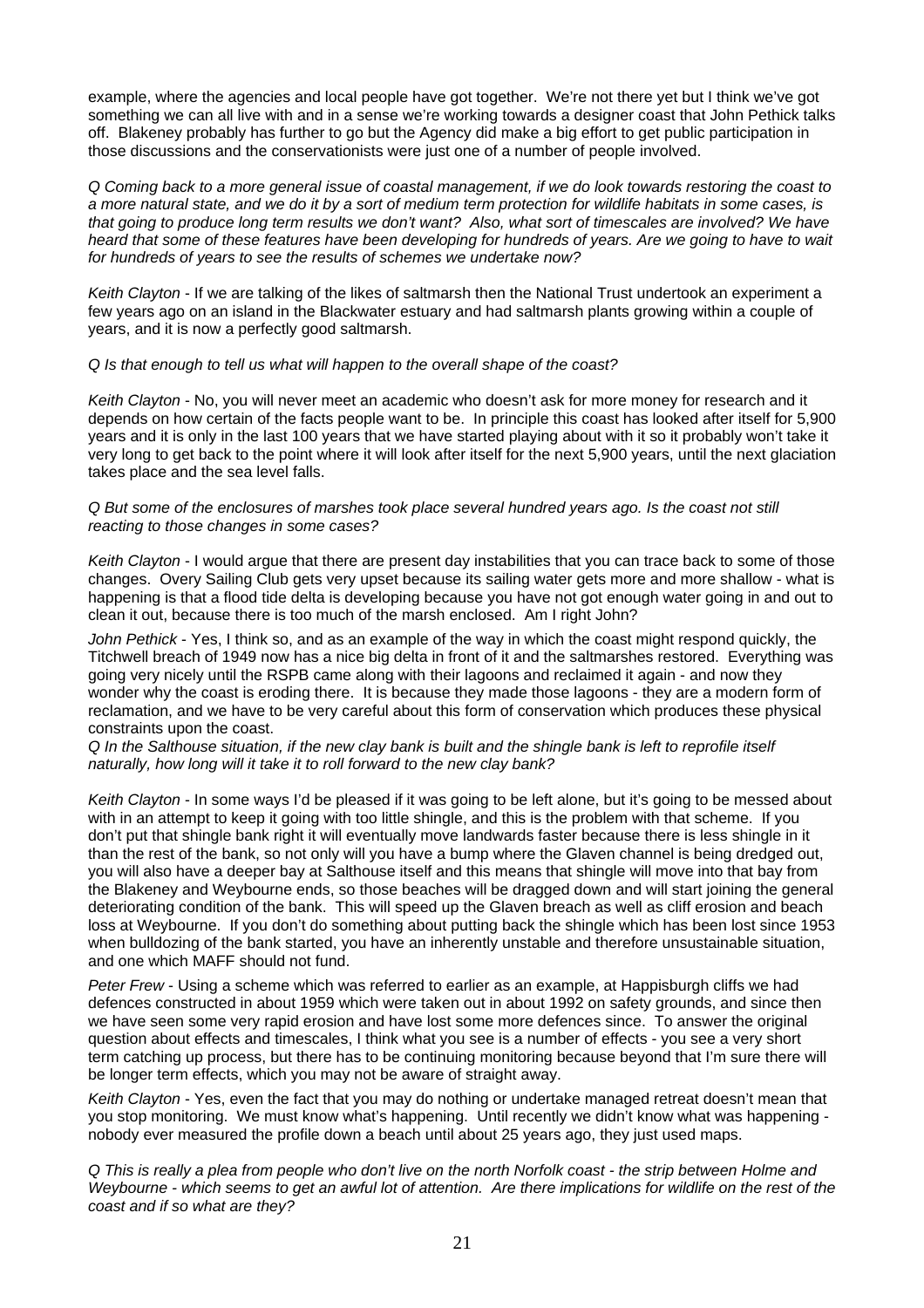*Peter Lambley* - Sidestrand and Trimingham cliffs are very underrated. Large stretches, pretty much from Weybourne round to Happisburgh, are notified as Sites of Special Scientific Interest (SSSI) for their geological interest. This interest is best served by allowing them to erode naturally, in fact some of those areas are specifically notified for mass movement, although I appreciate this is no comfort to those with a bungalow on top. Also, there is a considerable area of grassland on those cliffs, and I don't underestimate their importance, but in the present climate of relatively little money going to coastal cliff defences it is not so much of a wildlife issue as the north Norfolk coast is. Winterton, however, does worry me a lot. I've recently taken over responsibility for this whole stretch of coast. The Winterton area is to be included in a CHaMP (coastal habitat management plan) as part of the Life project and I think there is still a lot of debating to be done about the whole issue of the Happisburgh reefs and the long term future of Happisburgh. It is not just about protecting Winterton for the wildlife but also has huge implications for the coastal community down there. I am very nervous about that whole scheme in the long term.

*Keith Clayton* - Just to add that a special feature of Winterton is that they are non-calcareous dunes, which are not common, and the feeds that have been put on the coast from offshore, which are necessary because the sand is being retained behind the reefs, are calcareous so the dunes at Winterton will not be nourished in an appropriate way. Winterton Ness is a mobile feature - nesses on the east Anglian coast migrate up and down the coast according to the amount of littoral drift north and south of them. If you interfere, they start moving and English Nature doesn't like migrating reserves!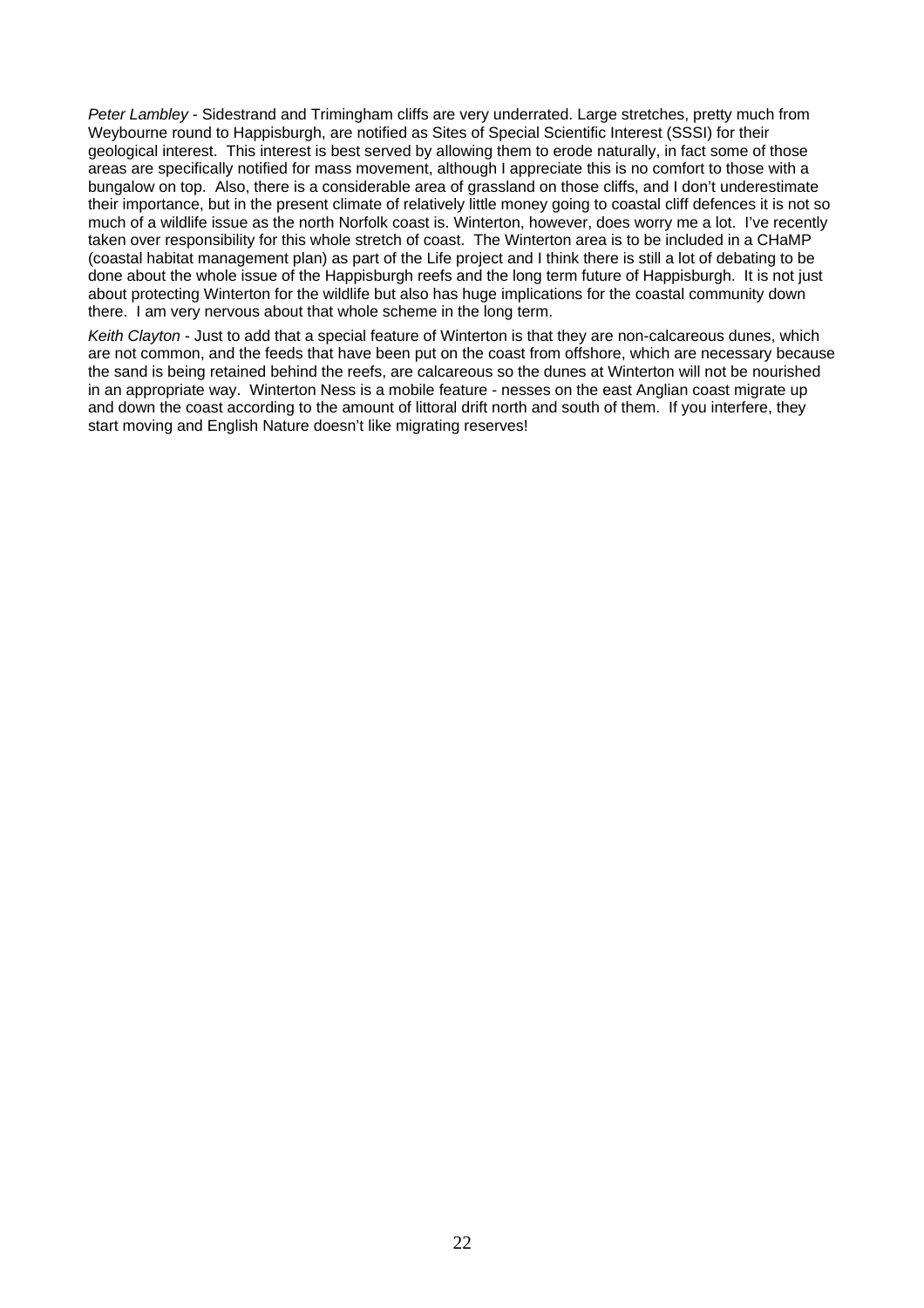#### **APPENDIX 1 - CONFERENCE QUESTIONS AND COMMENTS**

#### **WILDLIFE AND COASTAL CHANGE**

#### *Snettisham Beach resident*

Peter Lambley seemed to take it that wildlife interests would prevail. He mentioned that there were also people to be considered. At Hunstanton - Snettisham MAFF seem to have decided people are not valuable enough when holiday making.

*Holme resident* 

How much conservation goes on in other EC countries as to habitats. When the part of the Norfolk coast being only a minute percentage of the EC coastline. Do the conservation bodies use the EC to bulldoze their way over local people?

How long will it take for plants to colonise the new Cley/Salthouse bank once it is built?

#### *High Kelling Parish Councillor*

What damage could be done in the long term by the medium term protection of freshwater sites

*District Councillor* 

Do we have any wildlife from Cromer to Eccles - it appears not.

*District Councillor* Is there any wildlife east of Cromer?

### **COASTAL CHANGE IN NORFOLK**

*Blakeney Parish Councillor*  What are the long term effects of the proposed shingle bank from Cley to Weybourne?

*Salthouse resident* 

Does Professor Pethick believe that the proposed managed retreat at Cley/Salthouse may cause the coastline to advance and will this scheme be an experiment.

#### *Jonathan Hooton*

Sediment transport in the Blakeney area. Does it work in opposite ways depending on the coarseness of the sediment - i.e. does the shingle still move E - W whilst the sand goes the other way? Do you need a sand accretion from the west before shingle will move towards the west?

#### *Richard Searle, West Norfolk Tourism Forum*

Has the reduction in the water flows from the Great Ouse had the effect of allowing the Wash estuary to silt up.

*Cley resident*  Holkham beach appears to be becoming silted up. Why?

#### *Weybourne resident*

What can we restore to allow Weybourne beach to grow? Have the new defences at Weybourne been designed and if so are they on view? Where does Weybourne's shingle come from? Have you are website? *-( no not yet, but intending to set one up shortly)* 

#### *Godfrey Sayers, Norfolk Coast Project Central Parishes Representative*

John Pethick: Have you overlaid your sediments maps with a tidal stream atlas and if so what light did it shed on sediment movement?

Does Professor Pethick consider that the present monitoring is sufficient?

Is radioactive labelling of sand technically feasible and is it acceptable? (*asked by 3 people)* 

#### *Cley resident*

Don't studies of currents and sea velocities give a clue to which of the Blakeney, Scolt Head development theories is most plausible

#### *Wells Harbour Master*

Proof of the effect of dredging on our coast is the loss of 1m of sand on Wells shores over the last 5 years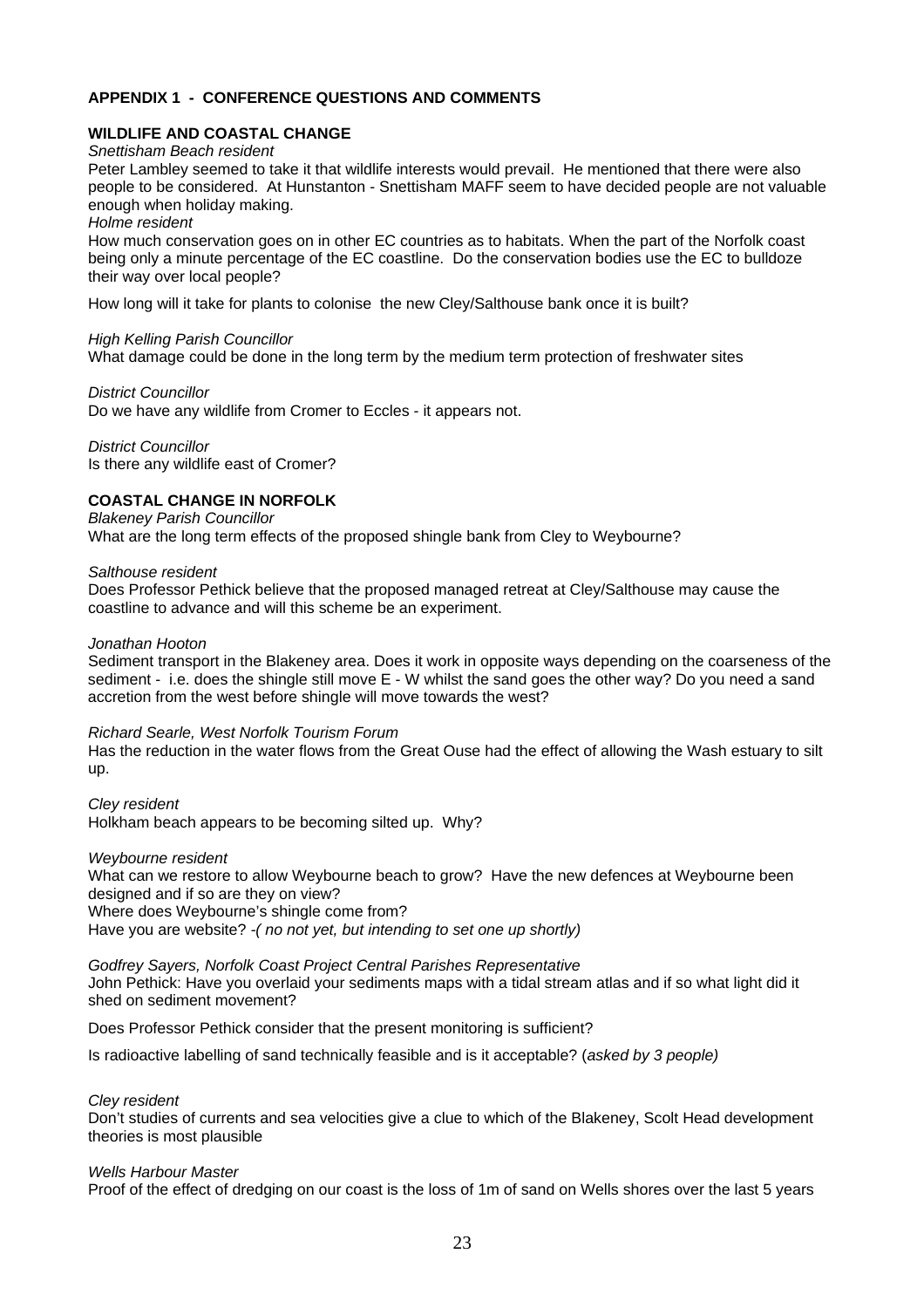An innocent Question: If the Danes were able to get deeply inland to ravage Norfolk, doesn't this suggest that estuaries were longer, wider and deeper. i.e. there was more water between the coast and Norwich?

#### *East Runton resident*

The enclosed marshes from Burnham Deepdale/Norton along to Weybourne should all be reopened to the sea. Then all marsh levels allowed to readjust. The scouring flood can then be somewhat absorbed with less fury further round and down to south.

#### *Salthouse resident*

There is already a sediment transport study report published.

#### **SUSTAINABILITY AND SEA LEVEL RISE**

Should the RSPB at Titchwell let the sea take over their reserve, instead of building sea walls?

#### **SHORELINE MANAGEMENT PLANNING**

*Michael Tucker, Snettisham Beach* 

How does management of the Wash relate to ACAG and the equivalent Humber area coastal body? It didn't seem to figure in Clive Flander's tabulations

#### *District Councillor*

2000 people preferred Sea Palling beach over one weekend. For them the beach is extensive and safe for children and is now a major tourism feature.

Is anyone looking at a cost benefit analysis of adequate compensation compared with savings arising from not building defences?

When will be Environment Agency be able to give NNDC information showing flood risk areas which can be used to update the local plan.

#### *Lessingham Parish Councillor*

Is it possible to balance the needs of the coast and land beyond Cart Gap, Happisburgh with that to the west? Without defences here the Broads will be eventually threatened.

What steps are necessary for the Environment Agency to undertake the research that will convince them or otherwise of the need to adopt some of the policies we have heard about today. Spend some of the money spent on reefs on research.

What is the difference between flooding and encroachment and, assuming that the preventative measures for each are very similar, do we not have the classic buck passing formula here?

#### *Sedgeford resident*

Where does the Anglian Water come in as not mentioned, but seem to do a lot of work round here?

#### *Richard Searle, West Norfolk Tourism Forum*

Is it right that MAFF should have such power over funding decisions? Surely with the demise of agriculture to the economy of Norfolk , a new agency is needed to make a more modern approach to the subject?

Defences, like the sand dunes at Holme, should be protected from trampling by people.

#### **LOCAL COMMUNITY INVOLVEMENT**

How can a public consultation model be developed to ensure that all bodies connect with local communities?

If 'Us' doesn't say much how can 'Them' be expected to respond to verbal consultation - by sign language?!

#### **APPENDIX II - COMMUNICATIONS RELATING TO THE CONFERENCE**

#### *(Summary of Email from West Runton resident)*

*It was not stated what model of sediment movement was used by the Environment Agency and North Norfolk District Council (NNDC) in producing the Shoreline Management Plans (SMPs). It would be useful to include this in the conference report, in order to compare it with what the academics think.* 

The speakers were not specifically asked to cover this. However, the understanding of coastal processes on which the SMP for sub-cell 3a (Sheringham to Snettisham Scalp) is set out in a report by Jeremy Lowe of the Institute of Estuarine and Coastal Studies in section 3 (pages 3/1 to 3/10) and associated diagrams of the Shoreline Management Plan for this sub-cell. Section 3.2 (transport paths and sediment budgets) is most